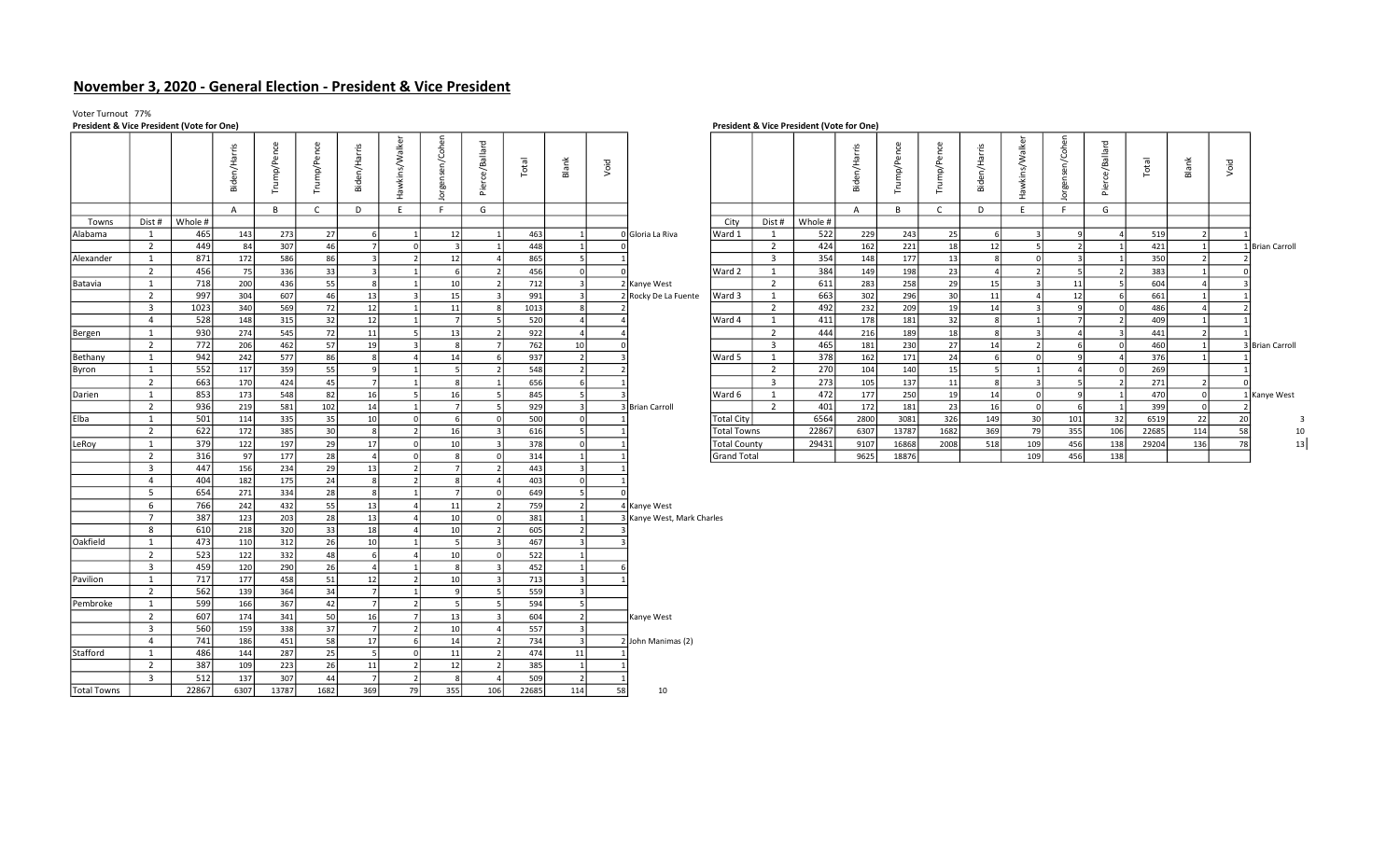# November 3, 2020 - General Election - State Supreme Court Justice - 8th Judicial District

|                    |                |                  | Martoche     | Greenan, III    | Greenan, III | Martoche        | E.<br>Greenan, I | Total | Blank | Void          | Write-in      |                     |                |         | Martoche | $\equiv$<br>Greenan, | Greenan, III    | Martoche | Greenan, III            | Total | Blank | Void         | Write-in       |
|--------------------|----------------|------------------|--------------|-----------------|--------------|-----------------|------------------|-------|-------|---------------|---------------|---------------------|----------------|---------|----------|----------------------|-----------------|----------|-------------------------|-------|-------|--------------|----------------|
|                    |                |                  | $\mathsf{A}$ | B               | $\mathsf{C}$ | D               | G                |       |       |               |               |                     |                |         | Α        | B                    | C               | D        | G                       |       |       |              |                |
| Towns              | Dist #         | Whole #          |              |                 |              |                 |                  |       |       |               |               | City                | Dist #         | Whole # |          |                      |                 |          |                         |       |       |              |                |
| Alabama            | 1              | 465              | 139          | 244             | 34           | 15              | 3                | 435   | 29    |               |               | Ward 1              | 1              | 522     | 216      | 231                  | 27              | 14       | $\overline{\mathbf{3}}$ | 491   | 31    |              |                |
|                    | $2^{\circ}$    | 449              | 81           | 281             | 44           | 13              | 7 <sup>1</sup>   | 426   | 23    |               |               |                     | $\overline{2}$ | 424     | 153      | 193                  | 22              | 6        | $\mathbf 0$             | 374   | 50    |              |                |
| Alexander          | 1              | 871              | 178          | 536             | 88           | 17              | 8 <sup>1</sup>   | 827   | 44    |               |               |                     | $\overline{3}$ | 354     | 131      | 164                  | 16              | 13       | $\vert$ 2               | 326   | 26    | 11           | 1              |
|                    | $\overline{2}$ | 456              | 76           | 303             | 36           | 12              | 3                | 430   | 26    |               |               | Ward 2              | $\mathbf{1}$   | 384     | 150      | 165                  | 21              | 16       | $\overline{7}$          | 359   | 25    |              |                |
| Batavia            | 1              | 718              | 195          | 394             | 49           | 30              | 6                | 674   | 43    |               |               |                     | $\overline{2}$ | 611     | 248      | 227                  | $\overline{33}$ | 35       | 10                      | 553   | 57    |              |                |
|                    | $\overline{2}$ | 997              | 276          | 561             | 43           | 34              | 12               | 926   | 71    |               |               | Ward 3              | 1              | 663     | 258      | 281                  | 38              | 29       | 8                       | 614   | 47    | 1            | 1              |
|                    | 3              | 1023             | 311          | 534             | 66           | 39              | 20               | 970   | 51    | $\mathcal{P}$ |               |                     | $\overline{2}$ | 492     | 211      | 199                  | 20              | 25       | 9                       | 464   | 26    |              | $\overline{2}$ |
|                    | 4              | 528              | 124          | 304             | 35           | 26              | 6                | 495   | 32    |               |               | Ward 4              | $\mathbf{1}$   | 411     | 163      | 167                  | $\overline{31}$ | 17       | 5                       | 383   | 27    |              |                |
| Bergen             | 1              | 930              | 244          | 529             | 68           | 26              | 10 <sup>1</sup>  | 877   | 51    |               | $\mathcal{P}$ |                     | $\overline{2}$ | 444     | 200      | 171                  | 16              | 19       | 8                       | 414   | 29    |              |                |
|                    | $\overline{2}$ | $\overline{772}$ | 186          | 435             | 57           | 33              | 10               | 721   | 50    | $\mathbf{1}$  |               |                     | $\overline{3}$ | 465     | 156      | 207                  | 29              | 26       | 11                      | 429   | 36    |              |                |
| Bethany            | 1              | 942              | 231          | 515             | 91           | 27              | 16               | 880   | 62    |               |               | Ward 5              | $\mathbf{1}$   | 378     | 159      | 144                  | $\overline{21}$ | 15       | $\overline{7}$          | 346   | 30    | $\mathbf{1}$ |                |
| Byron              | 1              | 552              | 103          | 323             | 51           | 21              | 7                | 505   | 47    |               |               |                     | $\overline{2}$ | 270     | 98       | 132                  | 13              | 9        | 6                       | 258   | 10    |              |                |
|                    | $\overline{2}$ | 663              | 150          | 390             | 47           | 14              | 11               | 612   | 50    |               |               |                     | $\overline{3}$ | 273     | 101      | 118                  | 11              | 13       | $6 \overline{6}$        | 249   | 24    |              |                |
| Darien             | 1              | 853              | 181          | 494             | 90           | 34              | 9                | 808   | 44    |               |               | Ward 6              | $\mathbf{1}$   | 472     | 168      | 216                  | 17              | 23       | $\overline{7}$          | 431   | 41    |              |                |
|                    | $\overline{2}$ | 936              | 204          | 505             | 105          | 36              | 11               | 861   | 75    |               |               |                     | $\overline{2}$ | 401     | 156      | 162                  | 23              | 20       | 8                       | 369   | 32    |              |                |
| Elba               | $\mathbf{1}$   | 501              | 98           | 302             | 29           | 22              | 4 <sup>1</sup>   | 455   | 45    |               |               | <b>Total City</b>   |                | 6564    | 2568     | 2777                 | 338             | 280      | 97                      | 6060  | 491   | 7            | 5              |
|                    | $\overline{2}$ | 622              | 142          | 357             | 36           | 15              | 11               | 561   | 61    |               |               | <b>Total Towns</b>  |                | 22867   | 5914     | 12466                | 1724            | 840      | 303                     | 21247 | 1601  | 15           | $\overline{5}$ |
| LeRoy              | 1              | 379              | 118          | 170             | 31           | 22              | 9 <sup>1</sup>   | 350   | 29    | ΩI            |               | <b>Total County</b> |                | 29431   | 8482     | 15243                | 2062            | 1120     | 400                     | 27307 | 2092  | 22           | 10             |
|                    | $\overline{2}$ | 316              | 94           | $\frac{162}{ }$ | 32           | 7               | 5                | 300   | 16    |               |               | <b>Grand Total</b>  |                |         | 9602     | 17705                |                 |          |                         |       |       |              |                |
|                    | 3              | 447              | 140          | 200             | 31           | 25              | 8 <sup>1</sup>   | 404   | 43    |               |               |                     |                |         |          |                      |                 |          |                         |       |       |              |                |
|                    | 4              | 404              | 170          | 149             | 25           | 26              | 9                | 379   | 25    |               |               |                     |                |         |          |                      |                 |          |                         |       |       |              |                |
|                    | 5              | 654              | 248          | 300             | 35           | 18              | $\vert$          | 605   | 49    |               |               |                     |                |         |          |                      |                 |          |                         |       |       |              |                |
|                    | 6              | 766              | 237          | 381             | 55           | 26              | 10 <sup>1</sup>  | 709   | 55    | 2             |               |                     |                |         |          |                      |                 |          |                         |       |       |              |                |
|                    | $\overline{7}$ | 387              | 117          | 178             | 26           | 19              | 8                | 348   | 39    |               |               |                     |                |         |          |                      |                 |          |                         |       |       |              |                |
|                    | 8              | 610              | 207          | 292             | 46           | 27              | 7                | 579   | 30    | $\mathcal{P}$ |               |                     |                |         |          |                      |                 |          |                         |       |       |              |                |
| Oakfield           | $\mathbf{1}$   | 473              | 108          | 273             | 25           | 21              | 7                | 434   | 39    |               |               |                     |                |         |          |                      |                 |          |                         |       |       |              |                |
|                    | $\overline{2}$ | 523              | 115          | 293             | 45           | 20              | 11               | 484   | 39    |               |               |                     |                |         |          |                      |                 |          |                         |       |       |              |                |
|                    | $\overline{3}$ | 459              | 124          | 260             | 28           | 22              | 4                | 438   | 20    |               |               |                     |                |         |          |                      |                 |          |                         |       |       |              |                |
| Pavilion           | 1              | 717              | 165          | 413             | 43           | 30 <sup>1</sup> | 7                | 658   | 58    |               |               |                     |                |         |          |                      |                 |          |                         |       |       |              |                |
|                    | $2^{\circ}$    | 562              | 127          | 325             | 33           | 13              | 6                | 504   | 58    |               |               |                     |                |         |          |                      |                 |          |                         |       |       |              |                |
| Pembroke           | $\mathbf{1}$   | 599              | 168          | 326             | 45           | 15              | 6                | 560   | 39    |               |               |                     |                |         |          |                      |                 |          |                         |       |       |              |                |
|                    | $\overline{2}$ | 607              | 163          | 301             | 54           | $\overline{35}$ | 7 <sup>1</sup>   | 560   | 47    |               |               |                     |                |         |          |                      |                 |          |                         |       |       |              |                |
|                    | $\overline{3}$ | 560              | 148          | 293             | 34           | 21              | 10               | 506   | 54    |               |               |                     |                |         |          |                      |                 |          |                         |       |       |              |                |
|                    | 4              | 741              | 190          | 401             | 55           | 26              | 12               | 684   | 55    |               |               |                     |                |         |          |                      |                 |          |                         |       |       |              |                |
| Stafford           | 1              | 486              | 127          | 271             | 37           | 16              | 6                | 457   | 28    |               |               |                     |                |         |          |                      |                 |          |                         |       |       |              |                |
|                    | $\overline{2}$ | 387              | 106          | 190             | 35           | 19              | 6                | 356   | 31    |               |               |                     |                |         |          |                      |                 |          |                         |       |       |              |                |
|                    | 3              | 512              | 123          | 281             | 40           | 18              | 7 <sup>1</sup>   | 469   | 43    |               |               |                     |                |         |          |                      |                 |          |                         |       |       |              |                |
| <b>Total Towns</b> |                | 22867            | 5914         | 12466           | 1724         | 840             | 303              | 21247 | 1601  | 15            |               | 5 <sup>1</sup>      |                |         |          |                      |                 |          |                         |       |       |              |                |

# Martoche Greenan, III Greenan, III Greenan, III Greenan, III Greenan, III Greenan, III Martoche Greenan, III Greenan, III Martoche Greenan, III Martoche Greenan, III Martoche Greenan, III Martoche Greenan, III Void Write-i 2 | 997| 276| 561| 43| 34| 12| 926| 71| | | | |Ward 3 | 1 | 663| 258| 281| 38| 29| 8| 614| 47| 1| 1 3 | 1023| 311| 534| 66| 39| 20| 970| 51| 2| | | | | 2 | 492| 211| 199| 20| 25| 9| 464| 26| | 2 4 | 528| 124| 304| 35| 26| 6| 495| 32| 1| | |Ward 4| 1 | 411| 163| 167| 31| 17| 5| 383| 27| 1 2 | 622| 142| 357| 36| 15| 11| 561| 61| | | |Total Towns | 22867| 5914| 12466| 1724| 840| 303| 21247| 1601| 15| 5

### State Supreme Court Justice (Vote for One) State Supreme Court Justice (Vote for One) State Supreme Court Justice (Vote for One)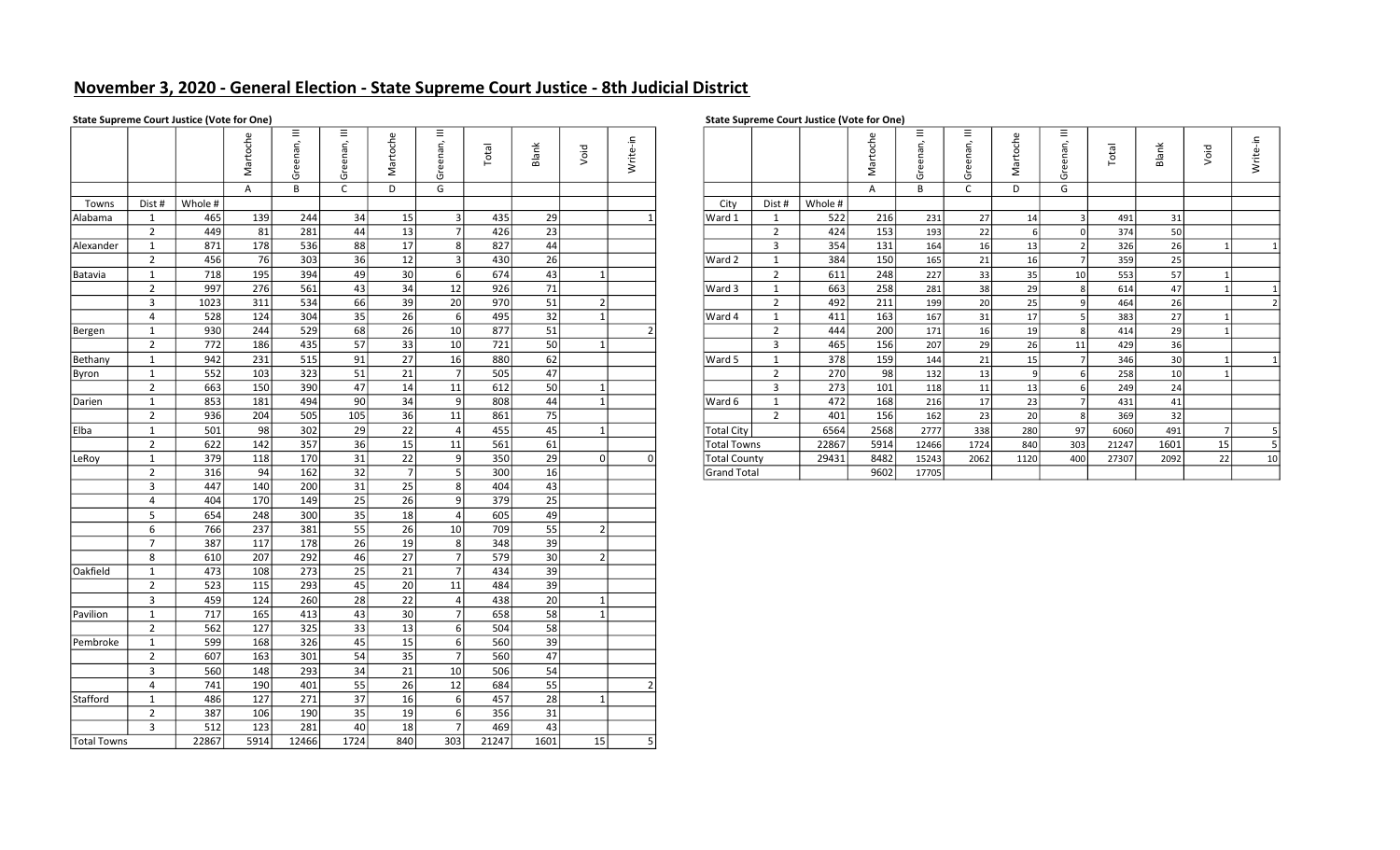# November 3, 2020 - General Election - Representative in Congress - 27th District

### Representative in Congress (Vote for One) and Society and Society and Society and Society and Society and Society and Society and Representative in Congress (Vote for One)

|             |                         |         | McMurray       | Jacobs | Jacobs       | McMurray       | Whitmer         | Jacobs         | Total | Blank           | Void           | Write-in |                |                     |                |         | Γãγ<br>McMurr  | Jacobs | Jacobs       | McMurray        | Whitmer         | Jacobs                  | Total | Blank | Void         | Write-in       |
|-------------|-------------------------|---------|----------------|--------|--------------|----------------|-----------------|----------------|-------|-----------------|----------------|----------|----------------|---------------------|----------------|---------|----------------|--------|--------------|-----------------|-----------------|-------------------------|-------|-------|--------------|----------------|
|             |                         |         | $\overline{A}$ | B      | $\mathsf{C}$ | D              | F               | G              |       |                 |                |          |                |                     |                |         | $\overline{A}$ | B      | $\mathsf{C}$ | D               | F.              | G                       |       |       |              |                |
| Towns       | Dist #                  | Whole # |                |        |              |                |                 |                |       |                 |                |          |                | City                | Dist #         | Whole # |                |        |              |                 |                 |                         |       |       |              |                |
| Alabama     | 1                       | 465     | 129            | 260    | 34           | 6              | 10              | $\overline{4}$ | 443   | 22              |                |          |                | Ward 1              | 1              | 522     | 196            | 253    | 29           | 10              |                 | $\overline{a}$          | 500   | 22    |              |                |
|             | $\overline{2}$          | 449     | 75             | 296    | 43           | 8              | 7               | $\vert$ 3      | 432   | 16              |                |          |                |                     | 2              | 424     | 139            | 222    | 20           | 17              |                 | $\overline{7}$          | 409   | 15    |              |                |
| Alexander   | 1                       | 871     | 162            | 568    | 86           | 17             | 6               | 8              | 847   | 24              |                |          |                |                     | $\overline{3}$ | 354     | 128            | 176    | 16           | 8               |                 | $\overline{3}$          | 338   | 15    |              |                |
|             | $\overline{2}$          | 456     | 61             | 317    | 40           | 6              | 11              | 5              | 440   | 16              |                |          |                | Ward 2              | 1              | 384     | 142            | 176    | 25           | 14              | -81             | -51                     | 370   | 14    |              |                |
| Batavia     | 1                       | 718     | 176            | 425    | 54           | 17             | 15              | 8              | 695   | 21              | 1              |          |                |                     | $\overline{2}$ | 611     | 245            | 258    | 30           | 25              | 13              | 6                       | 577   | 33    |              |                |
|             | $\overline{2}$          | 997     | 245            | 608    | 43           | 21             | 12              | 16             | 945   | 52              |                |          |                | Ward 3              | 1              | 663     | 244            | 301    | 38           | 23              | 11              | 13                      | 630   | 32    |              |                |
|             | $\overline{3}$          | 1023    | 288            | 568    | 75           | 27             | $\overline{9}$  | 20             | 987   | 34              | 2              |          |                |                     | 2              | 492     | 204            | 209    | 20           | 16              | 19              | $\overline{7}$          | 475   | 14    | $\mathbf{1}$ | $\overline{2}$ |
|             | $\overline{4}$          | 528     | 117            | 320    | 37           | 14             | 9               | 8              | 505   | 22              | 1              |          |                | Ward 4              | 1              | 411     | 150            | 189    | 30           | 10 <sup>1</sup> | 11              | $\overline{\mathbf{3}}$ | 393   | 17    | $\mathbf{1}$ |                |
| Bergen      | $\mathbf{1}$            | 930     | 231            | 542    | 77           | 15             | 16              | 8              | 889   | 41              |                |          |                |                     | $\overline{2}$ | 444     | 180            | 197    | 16           | 11              | -81             | $\overline{7}$          | 419   | 24    |              |                |
|             | $\overline{2}$          | 772     | 184            | 453    | 61           | 26             | 12              | - 71           | 743   | 29              |                |          |                |                     | $\overline{3}$ | 465     | 154            | 222    | 27           | 17              | 10 <sup>1</sup> | $\overline{7}$          | 437   | 28    |              |                |
| Bethany     | 1                       | 942     | 225            | 543    | 84           | 21             | 18              | 23             | 914   | 28              |                |          |                | Ward 5              | 1              | 378     | 141            | 166    | 24           | 14              | 10              | 5                       | 360   | 17    |              |                |
| Byron       | $\mathbf{1}$            | 552     | 96             | 332    | 55           | $\overline{7}$ | 13              | او             | 512   | 40              |                |          |                |                     | $\overline{2}$ | 270     | 85             | 142    | 12           | 9               |                 | $\overline{3}$          | 260   | 8     |              |                |
|             | $\overline{2}$          | 663     | 153            | 401    | 49           | 18             | -9              | 11             | 641   | 22              |                |          |                |                     | $\overline{3}$ | 273     | 91             | 124    | 13           | 11              | -91             | 5                       | 253   | 20    |              |                |
| Darien      | 1                       | 853     | 157            | 526    | 91           | 27             | 15              | 10             | 826   | 26              | 1              |          |                | Ward 6              | 1              | 472     | 153            | 235    | 18           | 15              |                 | 8                       | 438   | 34    |              |                |
|             | $\overline{2}$          | 936     | 203            | 539    | 107          | 21             | 11              | 15             | 896   | 40              |                |          |                |                     | 2              | 401     | 148            | 167    | 24           | 24              | -81             | 5                       | 376   | 25    |              |                |
| Elba        | 1                       | 501     | 91             | 326    | 33           | 13             | 14              | 6              | 483   | 18              |                |          |                | <b>Total City</b>   |                | 6564    | 2400           | 3037   | 342          | 224             | 144             | 88                      | 6235  | 318   | 8            | $\overline{2}$ |
|             | $\overline{2}$          | 622     | 141            | 381    | 32           | 12             | 14              | او             | 589   | 32              | $\mathbf{1}$   |          |                | <b>Total Towns</b>  |                | 22867   | 5572           | 13260  | 1793         | 584             | 409             | 293                     | 21911 | 941   | 14           | $\overline{2}$ |
| LeRoy       | 1                       | 379     | 111            | 180    | 30           | 20             | 10 <sup>1</sup> | 5              | 356   | 23              |                |          |                | <b>Total County</b> |                | 29431   | 7972           | 16297  | 2135         | 808             | 553             | 381                     | 28146 | 1259  | 22           | $\overline{4}$ |
|             | $\overline{2}$          | 316     | 89             | 170    | 32           | $\overline{7}$ | 5               | $\overline{a}$ | 307   | ا و             |                |          |                | <b>Grand Total</b>  |                |         | 8780           | 18813  |              |                 | 553             |                         |       |       |              |                |
|             | $\overline{3}$          | 447     | 134            | 222    | 38           | 15             | 6               | 8              | 423   | 24              |                |          |                |                     |                |         |                |        |              |                 |                 |                         |       |       |              |                |
|             | $\overline{4}$          | 404     | 169            | 162    | 23           | 18             | $\mathsf{q}$    | 6              | 387   | 17              |                |          |                |                     |                |         |                |        |              |                 |                 |                         |       |       |              |                |
|             | 5 <sup>5</sup>          | 654     | 246            | 325    | 38           | 11             | 8               | 5              | 633   | 21              |                |          |                |                     |                |         |                |        |              |                 |                 |                         |       |       |              |                |
|             | 6                       | 766     | 217            | 418    | 58           | 18             | 13              | او             | 733   | 31              | 2              |          |                |                     |                |         |                |        |              |                 |                 |                         |       |       |              |                |
|             | $\overline{7}$          | 387     | 117            | 187    | 27           | 18             | 10              | - 5 I          | 364   | 23              |                |          |                |                     |                |         |                |        |              |                 |                 |                         |       |       |              |                |
|             | 8                       | 610     | 199            | 309    | 47           | 19             | 12              | 10             | 596   | 13              | $\overline{2}$ |          |                |                     |                |         |                |        |              |                 |                 |                         |       |       |              |                |
| Oakfield    | 1                       | 473     | 90             | 304    | 26           | 16             | 10              | 5              | 451   | 22              |                |          |                |                     |                |         |                |        |              |                 |                 |                         |       |       |              |                |
|             | $\overline{2}$          | 523     | 97             | 323    | 44           | 14             | 15              | 8              | 501   | $\overline{21}$ | 1              |          |                |                     |                |         |                |        |              |                 |                 |                         |       |       |              |                |
|             | $\overline{\mathbf{3}}$ | 459     | 115            | 279    | 28           | $\overline{7}$ | 8               |                | 441   | 17              | $1\vert$       |          |                |                     |                |         |                |        |              |                 |                 |                         |       |       |              |                |
| Pavilion    | 1                       | 717     | 166            | 428    | 50           | 22             | 12              | او             | 687   | 29              | 1 <sup>1</sup> |          |                |                     |                |         |                |        |              |                 |                 |                         |       |       |              |                |
|             | $\overline{2}$          | 562     | 136            | 338    | 33           | 16             | $\overline{7}$  | 5              | 535   | 27              |                |          |                |                     |                |         |                |        |              |                 |                 |                         |       |       |              |                |
| Pembroke    | 1                       | 599     | 156            | 341    | 49           | 12             | 10              | 5              | 573   | 26              |                |          |                |                     |                |         |                |        |              |                 |                 |                         |       |       |              |                |
|             | $2^{\circ}$             | 607     | 147            | 323    | 58           | 24             | 11              | $\overline{7}$ | 570   | 37              |                |          |                |                     |                |         |                |        |              |                 |                 |                         |       |       |              |                |
|             | $\overline{\mathbf{3}}$ | 560     | 145            | 314    | 42           | 11             | 19              | $\vert$ 2      | 533   | 27              |                |          |                |                     |                |         |                |        |              |                 |                 |                         |       |       |              |                |
|             | $\overline{4}$          | 741     | 170            | 427    | 58           | 25             | 18              | 11             | 709   | $\overline{32}$ |                |          |                |                     |                |         |                |        |              |                 |                 |                         |       |       |              |                |
| Stafford    | 1                       | 486     | 118            | 285    | 36           | 12             | 9               | 5              | 465   | 20              | $1\vert$       |          |                |                     |                |         |                |        |              |                 |                 |                         |       |       |              |                |
|             | $\overline{2}$          | 387     | -99            | 215    | 30           | 15             | 6               | $\vert$ 3      | 368   | 19              |                |          |                |                     |                |         |                |        |              |                 |                 |                         |       |       |              |                |
|             | $\overline{3}$          | 512     | 117            | 305    | 45           | 8              | 10 <sup>1</sup> | $\overline{7}$ | 492   | 20              |                |          |                |                     |                |         |                |        |              |                 |                 |                         |       |       |              |                |
| Total Towns |                         | 22867   | 5572           | 13260  | 1793         | 584            | 409             | 293            | 21911 | 941             | 14             |          | $\overline{2}$ |                     |                |         |                |        |              |                 |                 |                         |       |       |              |                |

|     |         | ō    |     | 웅   |    | £  |                 | otal | Blank | Void | $\cdot$ $-$<br>rite<br>≷ |                     |                             |         |      | 웅     | obs<br>$\circ$<br>त्त |     | ω   |     | otal  | Вā   | Void | ÷<br>Write- |
|-----|---------|------|-----|-----|----|----|-----------------|------|-------|------|--------------------------|---------------------|-----------------------------|---------|------|-------|-----------------------|-----|-----|-----|-------|------|------|-------------|
|     |         |      |     |     |    |    | G               |      |       |      |                          |                     |                             |         |      | B     | ╰                     |     |     | G   |       |      |      |             |
| st# | Whole # |      |     |     |    |    |                 |      |       |      |                          | City                | Dist #                      | Whole # |      |       |                       |     |     |     |       |      |      |             |
|     | 465     | 129  | 260 | 34  |    | 10 |                 | 443  | 22    |      |                          | Ward 1              |                             | 522     | 196  | 253   | 29                    | 10  |     |     | 500   | 22   |      |             |
|     | 449     | 75   | 296 | 43  |    |    |                 | 432  | 16    |      |                          |                     | $\overline{2}$              | 424     | 139  | 222   | 20                    | 17  |     |     | 409   | 15   |      |             |
|     | 871     | 162  | 568 | 86  | 17 |    | 8               | 847  | 24    |      |                          |                     | $\overline{\mathbf{3}}$     | 354     | 128  | 176   | 16                    | 8   |     |     | 338   | 15   |      |             |
|     | 456     | 61   | 317 | 40  |    | 11 |                 | 440  |       |      |                          | Ward 2              |                             | 384     | 142  | 176   | 25                    | 14  |     |     | 370   |      |      |             |
|     | 718     | 176  | 425 | 54  | 17 | 15 |                 | 695  |       |      |                          |                     | $\mathbf{z}$                | 611     | 245  | 258   | 30                    | 25  |     |     | 577   | 33   |      |             |
|     | 997     | 245  | 608 | 43  | 21 | 12 | 16              | 945  | 52    |      |                          | Ward 3              |                             | 663     | 244  | 301   | $\frac{38}{ }$        | 23  | 11  | 13  | 630   | 32   |      |             |
|     | 1023    | 288  | 568 | 75  | 27 |    | 20              | 987  | 34    |      |                          |                     | $\overline{2}$              | 492     | 204  | 209   | 20                    | 16  | 19  |     | 475   |      |      |             |
|     | 528     | 117  | 320 | 37  | 14 |    | 8               | 505  | 22    |      |                          | Ward 4              |                             | 411     | 150  | 189   | 30                    | 10  | 11  |     | 393   | 17   |      |             |
|     | 930     | 231  | 542 | 77  | 15 | 16 |                 | 889  | 41    |      |                          |                     | $\overline{2}$              | 444     | 180  | 197   | 16                    | 11  |     |     | 419   | 24   |      |             |
|     | 772     | 184  | 453 | 61  | 26 | 12 |                 | 743  | ا 29  |      |                          |                     | $\overline{\mathbf{3}}$     | 465     | 154  | 222   | 27                    | 17  |     |     | 437   | 28   |      |             |
|     | 942     | 225  | 543 | 84  | 21 |    | 23              | 914  | 28    |      |                          | Ward 5              |                             | 378     | 141  | 166   | 24                    |     |     |     | 360   |      |      |             |
|     | 552     | 96   | 332 | 55  |    | 13 |                 | 512  |       |      |                          |                     | $\sqrt{2}$<br>$\mathcal{L}$ | 270     | 85   | 142   | 12                    |     |     |     | 260   |      |      |             |
|     | 663     | 153  | 401 | 49  | 18 |    | 11              | 641  | 22    |      |                          |                     | $\overline{\mathbf{3}}$     | 273     | 91   | 124   | 13                    | 11  |     |     | 253   |      |      |             |
|     | 853     | 157  | 526 | 91  | 27 | 15 | 10 <sup>1</sup> | 826  | 26    |      |                          | Ward 6              |                             | 472     | 153  | 235   | 18                    | 15  |     |     | 438   | 34   |      |             |
|     | 936     | 203  | 539 | 107 | 21 | 11 | 15 <sup>2</sup> | 896  | 40    |      |                          |                     | $\overline{2}$              | 401     | 148  | 167   | 24                    | 24  |     |     | 376   | 25   |      |             |
|     | 501     | 91   | 326 | 33  | 13 | 14 | 6               | 483  | 18    |      |                          | <b>Total City</b>   |                             | 6564    | 2400 | 3037  | 342                   | 224 | 144 | 88  | 6235  | 318  |      |             |
|     | 622     | 141  | 381 | 32  | 12 | 14 |                 | 589  |       |      |                          | Total Towns         |                             | 22867   | 5572 | 13260 | 1793                  | 584 | 409 | 293 | 21911 | 941  | 14   |             |
|     | 379     | 111  | 180 | 30  | 20 |    |                 | 356  |       |      |                          | <b>Total County</b> |                             | 29431   | 7972 | 16297 | 2135                  | 808 | 553 | 381 | 28146 | 1259 | 22   |             |
|     | 316     | 89 l | 170 | 32  |    |    |                 | 307  |       |      |                          | <b>Grand Total</b>  |                             |         | 8780 | 18813 |                       |     | 553 |     |       |      |      |             |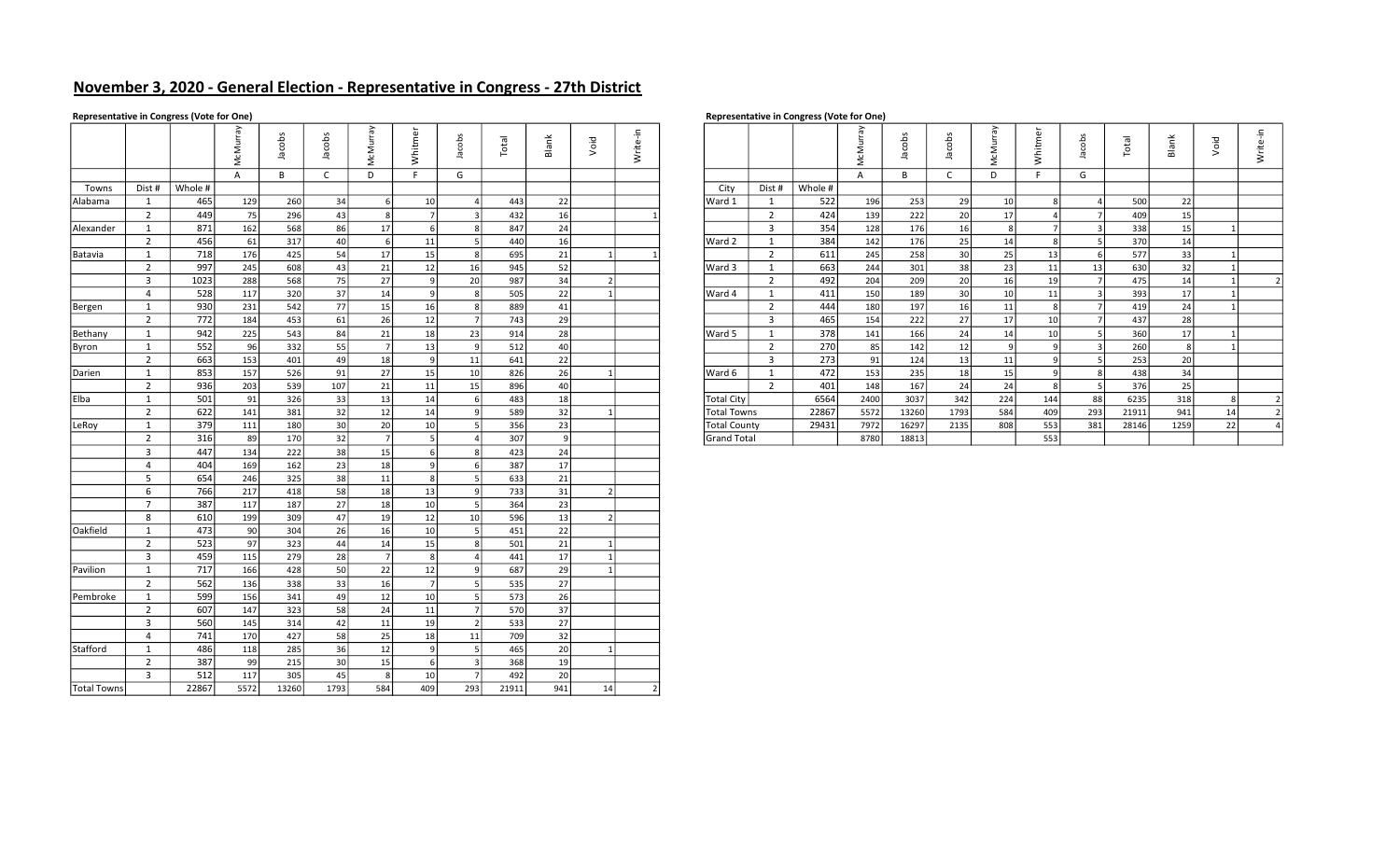# November 3, 2020 - General Election - State Senator - 61st District

### State Senator (Vote for One) State Senator (Vote for One)

|             |                |         | Berger | Rath, III       | Rath, III    | Ξ<br>Rath,      | $\equiv$<br>Rath, | Total | Blank           | Void           | Write-in |                     |                |         | Berger | $\equiv$<br>Rath, | $\equiv$<br>Rath, | $\equiv$<br>Rath, | Ξ<br>Rath,     | Total | Blank | Void         | Write-in                |
|-------------|----------------|---------|--------|-----------------|--------------|-----------------|-------------------|-------|-----------------|----------------|----------|---------------------|----------------|---------|--------|-------------------|-------------------|-------------------|----------------|-------|-------|--------------|-------------------------|
|             |                |         | A      | B               | $\mathsf{C}$ | G               | Н.                |       |                 |                |          |                     |                |         | A      | B                 | C                 | G                 | H              |       |       |              |                         |
| Towns       | Dist #         | Whole # |        |                 |              |                 |                   |       |                 |                |          | City                | Dist #         | Whole # |        |                   |                   |                   |                |       |       |              |                         |
| Alabama     | 1              | 465     | 121    | 272             | 34           | ا9              | $\overline{0}$    | 436   | 28              |                |          | Ward 1              | 1              | 522     | 176    | 276               | 31                | 6                 | $\overline{0}$ | 489   | 32    |              | $\mathbf{1}$            |
|             | $\overline{2}$ | 449     | 77     | 300             | 49           | 7               | 0                 | 433   | 16              |                |          |                     | $\overline{2}$ | 424     | 145    | 226               | 21                | 8                 | $\overline{0}$ | 400   | 24    |              |                         |
| Alexander   | 1              | 871     | 151    | 588             | 82           | 12              | $\vert$ 1         | 834   | 37              |                |          |                     | $\overline{3}$ | 354     | 128    | 182               | 14                | -5                | $\overline{0}$ | 329   | 23    |              | $\mathbf{1}$            |
|             | 2              | 456     | 63     | 325             | 42           | 5               | $\mathbf{1}$      | 436   | 20              |                |          | Ward 2              | 1              | 384     | 140    | 183               | 29                | $\mathbf{g}$      | $\Omega$       | 360   | 24    |              |                         |
| Batavia     | 1              | 718     | 162    | 438             | 59           | 18              | $\overline{2}$    | 679   | 38              | $1\vert$       |          |                     | $\overline{2}$ | 611     | 227    | 288               | 34                | 10                | $\overline{2}$ | 561   | 48    | $\vert$ 1    | $\mathbf{1}$            |
|             | $\overline{2}$ | 997     | 248    | 606             | 52           | 18              | 2                 | 926   | 71              |                |          | Ward 3              | 1              | 663     | 238    | 320               | 40                | 20                | $\overline{1}$ | 619   | 42    | $\vert$ 1    | $\mathbf{1}$            |
|             | $\overline{3}$ | 1023    | 266    | 585             | 79           | 29              | $\overline{2}$    | 961   | 60              | 2 <sup>1</sup> |          |                     | $\overline{2}$ | 492     | 217    | 215               | 25                | 5                 | $\mathbf{1}$   | 463   | 26    |              | $\overline{3}$          |
|             | $\overline{4}$ | 528     | 118    | 335             | 36           | 12              | $\mathbf{1}$      | 502   | 25              | 1              |          | Ward 4              | 1              | 411     | 144    | 199               | 32                | 10 <sup>1</sup>   | $\mathbf 0$    | 385   | 25    | $\mathbf{1}$ |                         |
| Bergen      | 1              | 930     | 227    | 563             | 70           | 12              | 0                 | 872   | 58              |                |          |                     | $\overline{2}$ | 444     | 166    | 204               | 20                | 14                | $\mathbf 0$    | 404   | 38    | $\vert$ 1    | 1                       |
|             | $\overline{2}$ | 772     | 179    | 475             | 62           | 15              | 0                 | 731   | 41              |                |          |                     | $\overline{3}$ | 465     | 157    | 240               | 33                | 6                 | $\mathbf 0$    | 436   | 29    |              |                         |
| Bethany     | 1              | 942     | 206    | 565             | 95           | 20              | 1                 | 887   | 55              |                |          | Ward 5              | 1              | 378     | 151    | 166               | 26                | 6                 | $\overline{0}$ | 349   | 28    |              |                         |
| Byron       | $\mathbf{1}$   | 552     | 99     | 351             | 53           | 11              | 0                 | 514   | 38              |                |          |                     | $\overline{2}$ | 270     | 93     | 137               | 15                | $\overline{7}$    | $\overline{1}$ | 253   | 14    | $\mathbf{1}$ | $\mathbf{1}$            |
|             | $\overline{2}$ | 663     | 141    | 418             | 50           | 11              | 0                 | 620   | 43              |                |          |                     | $\overline{3}$ | 273     | 94     | 131               | 14                | 9                 | $\mathbf 0$    | 248   | 25    |              |                         |
| Darien      | 1              | 853     | 149    | 541             | 96           | 20              | $1\vert$          | 807   | 45              | $1\vert$       |          | Ward 6              | 1              | 472     | 152    | 238               | 19                | 17                | $\overline{1}$ | 427   | 45    |              |                         |
|             | $\overline{2}$ | 936     | 197    | 550             | 106          | 12              | $\overline{2}$    | 867   | 69              |                |          |                     | $\overline{2}$ | 401     | 152    | 177               | 23                | 14                | $\mathbf 0$    | 366   | 35    |              |                         |
| Elba        | 1              | 501     | 90     | 324             | 38           | 10 <sup>1</sup> | 0                 | 462   | 39              |                |          | <b>Total City</b>   |                | 6564    | 2380   | 3182              | 376               | 145               | 6              | 6089  | 458   | - 71         | 9                       |
|             | $\overline{2}$ | 622     | 131    | 388             | 38           | او              | 0                 | 566   | 54              | $1\vert$       |          | <b>Total Towns</b>  |                | 22867   | 5360   | 13694             | 1903              | 429               | 26             | 21412 | 1440  | 13           | $\overline{\mathbf{3}}$ |
| LeRoy       | 1              | 379     | 119    | 180             | 37           | 11              | 2                 | 349   | 30 <sup>1</sup> |                |          | <b>Total County</b> |                | 29431   | 7740   | 16876             | 2279              | 574               | 32             | 27501 | 1898  | 20           | 12                      |
|             | $\overline{2}$ | 316     | 86     | $\frac{173}{2}$ | 33           | 5               | $\overline{0}$    | 297   | 19              |                |          | <b>Grand Total</b>  |                |         | 7740   | 19761             |                   |                   |                |       |       |              |                         |
|             | $\overline{3}$ | 447     | 137    | 223             | 35           | 12              | 1                 | 408   | 39              |                |          |                     |                |         |        |                   |                   |                   |                |       |       |              |                         |
|             | $\overline{4}$ | 404     | 166    | 173             | 22           | 15              | $\overline{0}$    | 376   | 28              |                |          |                     |                |         |        |                   |                   |                   |                |       |       |              |                         |
|             | 5              | 654     | 246    | 330             | 38           | $\vert 4 \vert$ | $\vert$ 1         | 619   | 35              |                |          |                     |                |         |        |                   |                   |                   |                |       |       |              |                         |
|             | 6              | 766     | 205    | 436             | 64           | 12              |                   | 718   | 45              | $\overline{3}$ |          |                     |                |         |        |                   |                   |                   |                |       |       |              |                         |
|             | $7^{\circ}$    | 387     | 125    | 187             | 31           | 10 <sup>1</sup> | $\overline{0}$    | 353   | 34              |                |          |                     |                |         |        |                   |                   |                   |                |       |       |              |                         |
|             | 8              | 610     | 203    | 324             | 48           | 13              | 0                 | 588   | 21              | 2              |          |                     |                |         |        |                   |                   |                   |                |       |       |              |                         |
| Oakfield    | 1              | 473     | 92     | 320             | 29           | 6               | 0                 | 447   | 26              |                |          |                     |                |         |        |                   |                   |                   |                |       |       |              |                         |
|             | 2              | 523     | 95     | 336             | 49           | 13              | 0                 | 493   | 30 <sup>1</sup> |                |          |                     |                |         |        |                   |                   |                   |                |       |       |              |                         |
|             | $\overline{3}$ | 459     | 108    | 282             | 35           | 8               | $\overline{2}$    | 435   | 24              |                |          |                     |                |         |        |                   |                   |                   |                |       |       |              |                         |
| Pavilion    | 1              | 717     | 148    | 454             | 54           | 12              | 0                 | 668   | 48              | $1\vert$       |          |                     |                |         |        |                   |                   |                   |                |       |       |              |                         |
|             | $\overline{2}$ | 562     | 105    | 355             | 41           | 4               | 0                 | 505   | 57              |                |          |                     |                |         |        |                   |                   |                   |                |       |       |              |                         |
| Pembroke    | 1              | 599     | 137    | 362             | 50           | 11              | $\overline{3}$    | 563   | 36              |                |          |                     |                |         |        |                   |                   |                   |                |       |       |              |                         |
|             | $\overline{2}$ | 607     | 144    | 339             | 63           | 13              | $\overline{0}$    | 559   | 48              |                |          |                     |                |         |        |                   |                   |                   |                |       |       |              |                         |
|             | $\overline{3}$ | 560     | 131    | 337             | 41           | او              | $\vert$ 1         | 519   | 41              |                |          |                     |                |         |        |                   |                   |                   |                |       |       |              |                         |
|             | $\overline{4}$ | 741     | 168    | 445             | 63           | 14              | $\vert$ 1         | 691   | 49              |                |          |                     |                |         |        |                   |                   |                   |                |       |       |              |                         |
| Stafford    | 1              | 486     | 111    | 292             | 45           | 9               | 0                 | 457   | 28              | $1\vert$       |          |                     |                |         |        |                   |                   |                   |                |       |       |              |                         |
|             | $\overline{2}$ | 387     | 100    | 216             | 34           | ا9              | 0                 | 359   | 28              |                |          |                     |                |         |        |                   |                   |                   |                |       |       |              |                         |
|             | $\overline{3}$ | 512     | 109    | 306             | 50           | او              | $\mathbf{1}$      | 475   | 37              |                |          |                     |                |         |        |                   |                   |                   |                |       |       |              |                         |
| Total Towns |                | 22867   | 5360   | 13694           | 1903         | 429             | 26                | 21412 | 1440            | 13             | 3        |                     |                |         |        |                   |                   |                   |                |       |       |              |                         |

|      |         | ஐ<br>$\mathbf{a}$<br>m | Ξ<br>ath, | $\equiv$<br>£,<br>$\sigma$ | Ξ<br>ŧ,<br>$\mathbf{u}$ | Ξ<br>Rath, | $\overline{\text{eta}}$ | Blank           | Void | 크. |                     |        |         | <b>bo</b><br>G)<br>$\Omega$ | $\equiv$<br>ŧ,<br>σ | $\equiv$<br>⇆ | $\equiv$<br>£,<br>ത | Ξ.<br>ath, | <b>lepo</b> | Blank | Void | 크.<br>Write- |  |
|------|---------|------------------------|-----------|----------------------------|-------------------------|------------|-------------------------|-----------------|------|----|---------------------|--------|---------|-----------------------------|---------------------|---------------|---------------------|------------|-------------|-------|------|--------------|--|
|      |         | $\overline{A}$         | B         |                            | G                       | Н          |                         |                 |      |    |                     |        |         | A                           |                     |               | G                   |            |             |       |      |              |  |
| st # | Whole # |                        |           |                            |                         |            |                         |                 |      |    | City                | Dist # | Whole # |                             |                     |               |                     |            |             |       |      |              |  |
|      | 465     | 121                    | 272       | 34                         | 9                       |            | 436                     | 28              |      |    | Ward 1              |        | 522     | 176                         | 276                 | 31            |                     |            | 489         | 32    |      |              |  |
|      | 449     | 77                     | 300       | 49                         |                         |            | 433                     | 16              |      |    |                     |        | 424     | 145                         | 226                 | 21            |                     |            | 400         | 24    |      |              |  |
|      | 871     | 151                    | 588       | 82                         | 12                      |            | 834                     | 37              |      |    |                     |        | 354     | 128                         | 182                 | 14            |                     |            | 329         | 23    |      |              |  |
|      | 456     | 63                     | 325       | 42                         |                         |            | 436                     | 20              |      |    | Ward 2              |        | 384     | 140                         | 183                 | 29            |                     |            | 360         | 24    |      |              |  |
|      | 718     | 162                    | 438       | 59                         | 18                      |            | 679                     | 38              |      |    |                     |        | 611     | 227                         | 288                 | 34            | 10                  |            | 561         | 48    |      |              |  |
|      | 997     | 248                    | 606       | 52                         | 18                      |            | 926                     | 71              |      |    | Ward 3              |        | 663     | 238                         | 320                 | 40            | 20                  |            | 619         | 42    |      |              |  |
|      | 1023    | 266                    | 585       | 79                         | 29                      |            | 961                     | 60              |      |    |                     |        | 492     | 217                         | 215                 | 25            |                     |            | 463         | 26    |      |              |  |
|      | 528     | 118                    | 335       | 36                         | 12                      |            | 502                     | 25              |      |    | Ward 4              |        | 411     | 144                         | 199                 | 32            | 10                  |            | 385         | 25    |      |              |  |
|      | 930     | 227                    | 563       | 70                         | 12                      |            | 872                     | 58              |      |    |                     |        | 444     | 166                         | 204                 | 20            | 14                  |            | 404         | 38    |      |              |  |
|      | 772     | 179                    | 475       | 62                         | 15                      |            | 731                     | 41              |      |    |                     |        | 465     | 157                         | 240                 | 33            |                     |            | 436         | 29    |      |              |  |
|      | 942     | 206                    | 565       | 95                         | 20                      |            | 887                     | 55              |      |    | Ward 5              |        | 378     | 151                         | 166                 | 26            |                     |            | 349         | 28    |      |              |  |
|      | 552     | 99                     | 351       | 53                         | 11                      |            | 514                     | 38              |      |    |                     |        | 270     | 93                          | 137                 | 15            |                     |            | 253         | 14    |      |              |  |
|      | 663     | 141                    | 418       | 50                         | 11                      |            | 620                     | 43              |      |    |                     |        | 273     | 94                          | 131                 | 14            |                     |            | 248         | 25    |      |              |  |
|      | 853     | 149                    | 541       | 96                         | 20                      |            | 807                     | 45              |      |    | Ward 6              |        | 472     | 152                         | 238                 | 19            | 17                  |            | 427         | 45    |      |              |  |
|      | 936     | 197                    | 550       | 106                        | 12                      |            | 867                     | 69              |      |    |                     |        | 401     | 152                         | 177                 | 23            | 14                  |            | 366         | 35    |      |              |  |
|      | 501     | 90                     | 324       | 38                         | 10 <sup>1</sup>         |            | 462                     | 39              |      |    | Total City          |        | 6564    | 2380                        | 3182                | 376           | 145                 |            | 6089        | 458   |      |              |  |
|      | 622     | 131                    | 388       | 38                         | 9 <sup>1</sup>          |            | 566                     | 54              |      |    | Total Towns         |        | 22867   | 5360                        | 13694               | 1903          | 429                 | 26         | 21412       | 1440  | 13   |              |  |
|      | 379     | 119                    | 180       | 37                         | 11                      |            | 349                     | 30 <sup>°</sup> |      |    | <b>Total County</b> |        | 29431   | 7740                        | 16876               | 2279          | 574                 | 32         | 27501       | 1898  | 20   |              |  |
|      | 316     | 86                     | 173       | 33                         |                         |            | 297                     | 19              |      |    | Grand Total         |        |         | 7740                        | 19761               |               |                     |            |             |       |      |              |  |
|      |         |                        |           |                            |                         |            |                         |                 |      |    |                     |        |         |                             |                     |               |                     |            |             |       |      |              |  |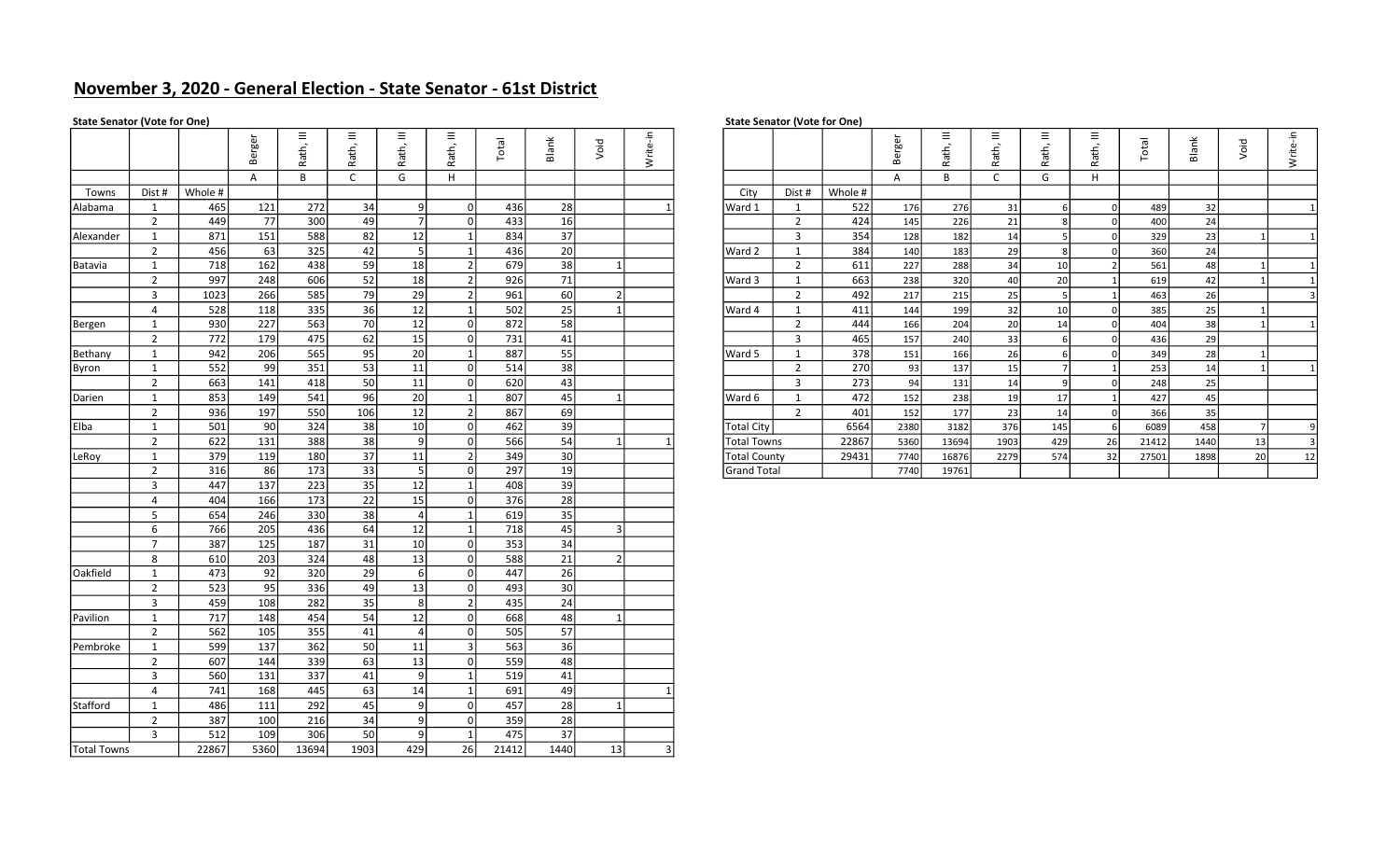# November 3, 2020 - General Election - Member of Assembly - 139th District

# Member of Assembly (Vote for One)

| <b>Member of Assembly (Vote for One</b> |
|-----------------------------------------|
|-----------------------------------------|

|                    |                |         | Hawley | Hawley       | Glogowski   | Hawley          | Total | Blank     | Void           | Write-in       |                          |                     |                |         | Hawley | Hawley | Glogowski       | Hawley | Total | Blank | Void         | Write-in       |
|--------------------|----------------|---------|--------|--------------|-------------|-----------------|-------|-----------|----------------|----------------|--------------------------|---------------------|----------------|---------|--------|--------|-----------------|--------|-------|-------|--------------|----------------|
|                    |                |         | B      | $\mathsf{C}$ | $\mathsf F$ | G               |       |           |                |                |                          |                     |                |         | B      | C      | F.              | G      |       |       |              |                |
| Towns              | Dist #         | Whole # |        |              |             |                 |       |           |                |                |                          | City                | Dist #         | Whole # |        |        |                 |        |       |       |              |                |
| Alabama            | $\mathbf{1}$   | 465     | 308    | 45           | 35          | 18              | 406   | 59        |                |                |                          | Ward 1              | $\mathbf{1}$   | 522     | 335    | 40     | 33              | 22     | 430   | 91    |              | $\mathbf{1}$   |
|                    | $\overline{2}$ | 449     | 319    | 52           | 19          | 19              | 409   | 38        |                |                | $\overline{2}$           |                     | 2              | 424     | 270    | 26     | 35              | 26     | 357   | 67    |              |                |
| Alexander          | 1              | 871     | 622    | 86           | 46          | 27              | 781   | 88        |                |                | $\overline{2}$           |                     | $\overline{3}$ | 354     | 232    | 22     | 28              | 15     | 297   | 56    |              |                |
|                    | $\overline{2}$ | 456     | 350    | 40           | 20          | 11              | 421   | 34        |                |                |                          | Ward 2              | $\mathbf{1}$   | 384     | 227    | 35     | 40              | 19     | 321   | 62    | $\mathbf{1}$ |                |
| Batavia            | $\mathbf{1}$   | 718     | 497    | 67           | 44          | 27              | 635   | 81        | 1              |                |                          |                     | $\overline{2}$ | 611     | 363    | 52     | 51              | 28     | 494   | 115   | $1\vert$     | $\mathbf{1}$   |
|                    | $\overline{2}$ | 997     | 715    | 60           | 51          | 45              | 871   | 124       |                |                | $\overline{2}$           | Ward 3              | $\mathbf{1}$   | 663     | 410    | 52     | 58              | 38     | 558   | 103   |              | $\mathbf{1}$   |
|                    | $\overline{3}$ | 1023    | 711    | 100          | 58          | 51              | 920   | -99       | $\vert$ 3      |                |                          |                     | $\overline{2}$ | 492     | 282    | 27     | 49              | 27     | 385   | 103   |              | $\overline{4}$ |
|                    | $\overline{4}$ | 528     | 371    | 41           | 28          | 32              | 472   | 54        | $\mathbf{1}$   |                |                          | Ward 4              | $\mathbf{1}$   | 411     | 246    | 43     | 35              | 21     | 345   | 64    | $\mathbf{1}$ | $\mathbf{1}$   |
| Bergen             | 1              | 930     | 621    | 95           | 67          | 24              | 807   | 120       |                |                | 3                        |                     | 2              | 444     | 278    | 22     | 30 <sup>1</sup> | 24     | 354   | 89    |              | $\mathbf{1}$   |
|                    | $\overline{2}$ | 772     | 517    | 70           | 40          | $\overline{37}$ | 664   | 105       |                |                | 3                        |                     | $\overline{3}$ | 465     | 286    | 41     | 32              | 25     | 384   | 81    |              |                |
| Bethany            | $\mathbf{1}$   | 942     | 638    | 105          | 64          | 32              | 839   | 100       |                |                | 3                        | Ward 5              | $\mathbf{1}$   | 378     | 209    | 36     | 41              | 23     | 309   | 65    | $\vert$ 1    | 3              |
| Byron              | 1              | 552     | 394    | 57           | 28          | 26              | 505   | 47        |                |                |                          |                     | $\overline{2}$ | 270     | 169    | 20     | 24              | 16     | 229   | 38    | $\mathbf{1}$ | $\mathbf{1}$   |
|                    | $\overline{2}$ | 663     | 466    | 55           | 46          | 26              | 593   | 69        | $\mathbf{1}$   |                |                          |                     | $\overline{3}$ | 273     | 152    | 20     | 30              | 16     | 218   | 53    |              | $\overline{2}$ |
| Darien             | $\mathbf{1}$   | 853     | 570    | 101          | 64          | 35              | 770   | 82        | $\mathbf{1}$   |                |                          | Ward 6              | $\mathbf{1}$   | 472     | 302    | 27     | 31              | 37     | 397   | 74    |              | $\mathbf{1}$   |
|                    | $\overline{2}$ | 936     | 582    | 120          | 55          | 28              | 785   | 148       |                |                | 3                        |                     | $\overline{2}$ | 401     | 227    | 35     | 34              | 20     | 316   | 84    |              | $\mathbf{1}$   |
| l Elba             | $\mathbf{1}$   | 501     | 355    | 43           | 27          | 15              | 440   | 61        |                |                |                          | <b>Total City</b>   |                | 6564    | 3988   | 498    | 551             | 357    | 5394  | 1145  | <b>71</b>    | 17             |
|                    | $\overline{2}$ | 622     | 443    | 52           | 35          | 16              | 546   | 75        | $\mathbf{1}$   |                |                          | <b>Total Towns</b>  |                | 22867   | 15359  | 2178   | 1500            | 948    | 19985 | 2829  | 16           | 38             |
| LeRoy              | 1              | 379     | 206    | 51           | 34          | 18              | 309   | 68        |                |                | $\overline{2}$           | <b>Total County</b> |                | 29431   | 19347  | 2676   | 2051            | 1305   | 25379 | 3974  | 23           | 55             |
|                    | $\overline{2}$ | 316     | 206    | 33           | 30          | 12              | 281   | 35        |                |                |                          | Grand Total         |                |         | 23328  |        | 2051            |        |       |       |              |                |
|                    | $\overline{3}$ | 447     | 260    | 39           | 44          | 28              | 371   | 75        |                |                |                          |                     |                |         |        |        |                 |        |       |       |              |                |
|                    | $\overline{4}$ | 404     | 213    | 31           | 44          | 29              | 317   | 85        |                |                | $\overline{2}$           |                     |                |         |        |        |                 |        |       |       |              |                |
|                    | 5              | 654     | 400    | 49           | 49          | 26              | 524   | 130       |                |                |                          |                     |                |         |        |        |                 |        |       |       |              |                |
|                    | 6              | 766     | 492    | 75           | 58          | 26              | 651   | 112       | 2 <sup>1</sup> |                |                          |                     |                |         |        |        |                 |        |       |       |              |                |
|                    | $\overline{7}$ | 387     | 223    | 36           | 40          | 24              | 323   | 64        |                |                |                          |                     |                |         |        |        |                 |        |       |       |              |                |
|                    | 8              | 610     | 369    | 60           | 48          | 31              | 508   | 99        |                | 2              | 2                        |                     |                |         |        |        |                 |        |       |       |              |                |
| Oakfield           | $\mathbf{1}$   | 473     | 347    | 40           | 20          | 16              | 423   | <b>50</b> |                |                |                          |                     |                |         |        |        |                 |        |       |       |              |                |
|                    | $\overline{2}$ | 523     | 362    | 58           | 40          | 22              | 482   | 40        |                |                |                          |                     |                |         |        |        |                 |        |       |       |              |                |
|                    | $\overline{3}$ | 459     | 339    | 39           | 19          | 16              | 413   | 46        |                |                |                          |                     |                |         |        |        |                 |        |       |       |              |                |
| Pavilion           | $\mathbf{1}$   | 717     | 506    | 52           | 39          | 32              | 629   | 85        |                | 2 <sup>1</sup> |                          |                     |                |         |        |        |                 |        |       |       |              |                |
|                    | $\overline{2}$ | 562     | 406    | 41           | 30          | 18              | 495   | 67        |                |                |                          |                     |                |         |        |        |                 |        |       |       |              |                |
| Pembroke           | 1              | 599     | 397    | 50           | 40          | 28              | 515   | 83        |                |                |                          |                     |                |         |        |        |                 |        |       |       |              |                |
|                    | $\overline{2}$ | 607     | 369    | 70           | 45          | 32              | 516   | 91        |                |                |                          |                     |                |         |        |        |                 |        |       |       |              |                |
|                    | $\overline{3}$ | 560     | 366    | 47           | 46          | 23              | 482   | 78        |                |                |                          |                     |                |         |        |        |                 |        |       |       |              |                |
|                    | $\overline{4}$ | 741     | 476    | 75           | 47          | 35              | 633   | 106       |                |                | $\overline{\phantom{a}}$ |                     |                |         |        |        |                 |        |       |       |              |                |
| Stafford           | $\mathbf{1}$   | 486     | 333    | 43           | 44          | 22              | 442   | 43        | $\mathbf{1}$   |                |                          |                     |                |         |        |        |                 |        |       |       |              |                |
|                    | $\overline{2}$ | 387     | 251    | 47           | 28          | 18              | 344   | 40        |                |                |                          |                     |                |         |        |        |                 |        |       |       |              |                |
|                    | $\overline{3}$ | 512     | 359    | 53           | 28          | 23              | 463   | 48        | $\mathbf{1}$   |                |                          |                     |                |         |        |        |                 |        |       |       |              |                |
| <b>Total Towns</b> |                | 22867   | 15359  | 2178         | 1500        | 948             | 19985 | 2829      | 16             | 38             |                          |                     |                |         |        |        |                 |        |       |       |              |                |

|     |                     | wley          | wley<br>ത | 꼯<br>C<br>య్<br>$\frac{5}{9}$ | ≻<br>wley<br>Б | otal | Blank | Void           | Write-in |                     |                |         | ≻<br>ഁ൘<br>운 | ≻<br>$rac{1}{\sqrt{2}}$ | 꼱<br>Glogo      | wley<br>σ | $1$<br>⊢ | Blank | Void | -두<br>Write- |
|-----|---------------------|---------------|-----------|-------------------------------|----------------|------|-------|----------------|----------|---------------------|----------------|---------|--------------|-------------------------|-----------------|-----------|----------|-------|------|--------------|
|     |                     | B             |           |                               | G              |      |       |                |          |                     |                |         | B            |                         |                 | G         |          |       |      |              |
| st# | Whole #             |               |           |                               |                |      |       |                |          | City                | Dist #         | Whole # |              |                         |                 |           |          |       |      |              |
|     | 465                 | 308           | 45        | 35                            | 18             | 406  | 59    |                |          | Ward 1              |                | 522     | 335          | 40                      | 33              | 22        | 430      | 91    |      |              |
|     | 449                 | 319           | 52        | 19                            | 19             | 409  | 38    |                |          |                     | $\overline{2}$ | 424     | 270          | 26                      | 35              | 26        | 357      | 67    |      |              |
|     | 871                 | 622           | 86        | 46                            | 27             | 781  | 88    |                |          |                     | 3              | 354     | 232          | 22                      | 28              | 15        | 297      | 56    |      |              |
|     | 456                 | 350           | 40        | 20                            | 11             | 421  | 34    |                |          | Ward 2              |                | 384     | 227          | 35                      | 40              | 19        | 321      | 62    |      |              |
|     | 718                 | 497           | 67        | 44                            | 27             | 635  | 81    |                |          |                     | ຳ              | 611     | 363          | 52                      | 51              | 28        | 494      | 115   |      |              |
|     | 997                 | 715           | 60        | 51                            | 45             | 871  | 124   |                |          | Ward 3              |                | 663     | 410          | 52                      | 58              | 38        | 558      | 103   |      |              |
|     | 1023                | 711           | 100       | 58                            | 51             | 920  | 99    | 3              |          |                     | $\mathbf{r}$   | 492     | 282          | 27                      | 49              | 27        | 385      | 103   |      |              |
|     | 528                 | 371           | 41        | 28                            | 32             | 472  | 54    |                |          | Ward 4              |                | 411     | 246          | 43                      | 35              | 21        | 345      | 64    |      |              |
|     | 930                 | 621           | 95        | 67                            | 24             | 807  | 120   |                |          |                     |                | 444     | 278          | 22                      | 30 <sub>1</sub> | 24        | 354      | 89    |      |              |
|     | 772                 | 517           | 70        | 40                            | 37             | 664  | 105   |                |          |                     | 3              | 465     | 286          | 41                      | 32              | 25        | 384      | 81    |      |              |
|     | 942                 | 638           | 105       | 64                            | 32             | 839  | 100   |                |          | Ward 5              |                | 378     | 209          | 36                      | 41              | 23        | 309      | 65    |      |              |
|     | 552                 | 394           | 57        | 28                            | 26             | 505  | 47    |                |          |                     | 2              | 270     | 169          | 20 <sup>1</sup>         | 24              | 16        | 229      | 38    |      |              |
|     | 663                 | 466           | 55        | 46                            | 26             | 593  | 69    | 1              |          |                     | 3              | 273     | 152          | 20                      | 30 <sub>1</sub> | 16        | 218      | 53    |      |              |
|     | 853                 | 570           | 101       | 64                            | 35             | 770  | 82    | 1 <sup>1</sup> |          | Ward 6              |                | 472     | 302          | 27                      | 31              | 37        | 397      | 74    |      |              |
|     | 936                 | 582           | 120       | 55                            | 28             | 785  | 148   |                |          |                     | $\overline{2}$ | 401     | 227          | 35                      | 34              | 20        | 316      | 84    |      |              |
|     | 501                 | 355           | 43        | 27                            | 15             | 440  | 61    |                |          | Total City          |                | 6564    | 3988         | 498                     | 551             | 357       | 5394     | 1145  |      | 17           |
|     | 622                 | 443           | 52        | 35                            | 16             | 546  | 75    |                |          | <b>Total Towns</b>  |                | 22867   | 15359        | 2178                    | 1500            | 948       | 19985    | 2829  | 16   | 38           |
|     | 379                 | 206           | 51        | 34                            | 18             | 309  | 68    |                |          | <b>Total County</b> |                | 29431   | 19347        | 2676                    | 2051            | 1305      | 25379    | 3974  | 23   | 55           |
|     | 316                 | 206           | 33        | 30 <sup>°</sup>               | 12             | 281  | 35    |                |          | <b>Grand Total</b>  |                |         | 23328        |                         | 2051            |           |          |       |      |              |
|     | $\cdot$ $\cdot$ $-$ | $\sim$ $\sim$ | $\sim$    |                               | $\sim$ $\sim$  | $-1$ | —— I  |                |          |                     |                |         |              |                         |                 |           |          |       |      |              |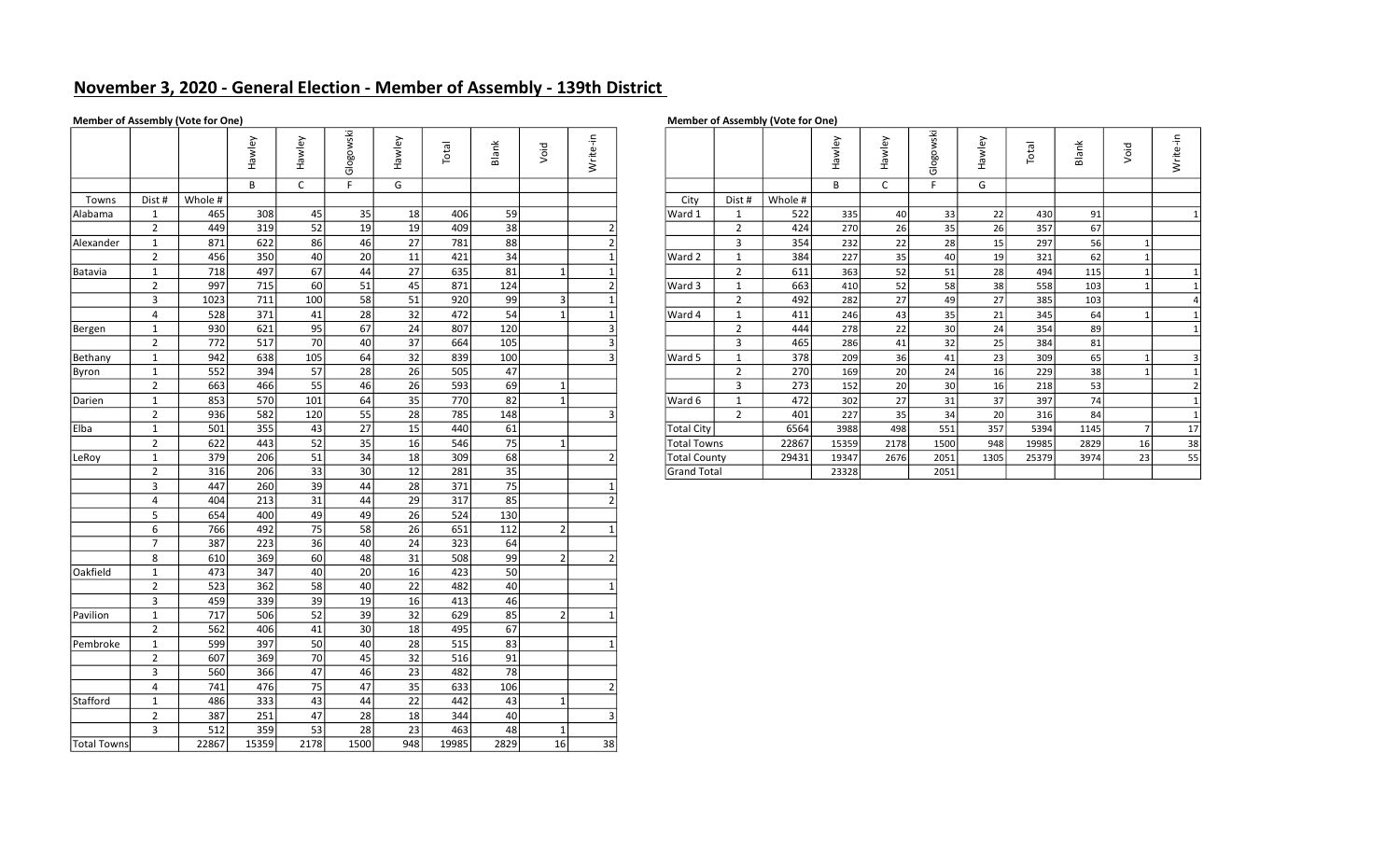# November 3, 2020 - General Election - Family Court Judge

## Family Court Judge (Vote for One) **Family Court Judge (Vote for One)** Family Court Judge (Vote for One)

|                    |                         |         | Williams | Total | Blank | Void           | Write-in       |                     |                |         | Williams | Total | Blank | Void        | Write-in       |
|--------------------|-------------------------|---------|----------|-------|-------|----------------|----------------|---------------------|----------------|---------|----------|-------|-------|-------------|----------------|
|                    |                         |         | $\sf B$  |       |       |                |                |                     |                |         | B        |       |       |             |                |
| Towns              | Dist #                  | Whole # |          |       |       |                |                | City                | Dist #         | Whole # |          |       |       |             |                |
| Alabama            | $\mathbf{1}$            | 465     | 356      | 356   | 109   | $\mathbf 0$    | $\mathbf 0$    | Ward 1              | $\mathbf{1}$   | 522     | 398      | 398   | 121   |             | 3              |
|                    | $\overline{2}$          | 449     | 359      | 359   | 89    | $\Omega$       | 1              |                     | $\overline{2}$ | 424     | 312      | 312   | 110   |             | $\overline{2}$ |
| Alexander          | $\mathbf 1$             | 871     | 711      | 711   | 158   | $\circ$        | $\overline{2}$ |                     | 3              | 354     | 254      | 254   | 99    | $\mathbf 1$ |                |
|                    | $\overline{2}$          | 456     | 386      | 386   | 69    | $\Omega$       |                | Ward 2              | $\mathbf 1$    | 384     | 271      | 271   | 111   |             | $\overline{2}$ |
| Batavia            | $\mathbf{1}$            | 718     | 562      | 562   | 154   | $\mathbf 1$    | 1              |                     | $\overline{2}$ | 611     | 427      | 427   | 178   | 2           | 4              |
|                    | $\overline{2}$          | 997     | 789      | 789   | 207   | $\mathbf 0$    | $\mathbf{1}$   | Ward 3              | $\mathbf 1$    | 663     | 491      | 491   | 168   | $\mathbf 1$ | $\overline{3}$ |
|                    | $\mathsf 3$             | 1023    | 820      | 820   | 201   | $\mathbf{2}$   | $\mathbf 0$    |                     | $\overline{2}$ | 492     | 344      | 344   | 146   |             | $\overline{2}$ |
|                    | 4                       | 528     | 440      | 440   | 86    | $\mathbf{1}$   | 1              | Ward 4              | $\mathbf{1}$   | 411     | 306      | 306   | 104   | 1           |                |
| Bergen             | $\mathbf{1}$            | 930     | 695      | 695   | 231   | $\Omega$       | 4              |                     | $\overline{2}$ | 444     | 317      | 317   | 124   | $\mathbf 1$ | $\overline{2}$ |
|                    | $\overline{2}$          | 772     | 579      | 579   | 193   | $\mathbf 0$    | $\Omega$       |                     | 3              | 465     | 337      | 337   | 128   |             |                |
| Bethany            | $\mathbf{1}$            | 942     | 733      | 733   | 205   | 0              | 4              | Ward 5              | $\mathbf{1}$   | 378     | 267      | 267   | 107   | 1           | $\overline{3}$ |
| Byron              | $\mathbf 1$             | 552     | 445      | 445   | 107   | $\circ$        | $\mathbf 0$    |                     | $\overline{2}$ | 270     | 199      | 199   | 68    | $\mathbf 1$ | $\overline{2}$ |
|                    | $\overline{2}$          | 663     | 501      | 501   | 162   | $\Omega$       | $\mathbf 0$    |                     | 3              | 273     | 190      | 190   | 80    |             | 3              |
| Darien             | $\mathbf 1$             | 853     | 672      | 672   | 180   | $\mathbf{1}$   | $\mathbf 0$    | Ward 6              | $\mathbf 1$    | 472     | 358      | 358   | 112   |             | $\overline{2}$ |
|                    | $\overline{2}$          | 936     | 683      | 683   | 252   | $\circ$        | $\mathbf{1}$   |                     | $\overline{2}$ | 401     | 272      | 272   | 127   |             | $\overline{2}$ |
| Elba               | $\mathbf 1$             | 501     | 379      | 379   | 122   | $\circ$        | $\mathbf 0$    | <b>Total City</b>   |                | 6564    | 4743     | 4743  | 1783  | 8           | 30             |
|                    | $\overline{2}$          | 622     | 487      | 487   | 133   | $\mathbf{1}$   | 1              | <b>Total Towns</b>  |                | 22867   | 17490    | 17490 | 5328  | 13          | 36             |
| LeRoy              | $\mathbf 1$             | 379     | 271      | 271   | 106   |                | $\overline{2}$ | <b>Total County</b> |                | 29431   | 22233    | 22233 | 7111  | 21          | 66             |
|                    | $\overline{2}$          | 316     | 254      | 254   | 62    |                |                |                     |                |         |          |       |       |             |                |
|                    | 3                       | 447     | 304      | 304   | 141   |                | $\overline{2}$ |                     |                |         |          |       |       |             |                |
|                    | $\overline{\mathbf{4}}$ | 404     | 262      | 262   | 139   | $\mathbf{1}$   |                |                     |                |         |          |       |       |             |                |
|                    | 5                       | 654     | 454      | 454   | 199   |                | $\mathbf{1}$   |                     |                |         |          |       |       |             |                |
|                    | 6                       | 766     | 555      | 555   | 208   | $\overline{2}$ | 1              |                     |                |         |          |       |       |             |                |
|                    | $\overline{7}$          | 387     | 260      | 260   | 127   |                |                |                     |                |         |          |       |       |             |                |
|                    | 8                       | 610     | 446      | 446   | 162   | $\overline{2}$ |                |                     |                |         |          |       |       |             |                |
| Oakfield           | $\mathbf 1$             | 473     | 371      | 371   | 102   |                |                |                     |                |         |          |       |       |             |                |
|                    | $\overline{2}$          | 523     | 416      | 416   | 105   |                | $\overline{2}$ |                     |                |         |          |       |       |             |                |
|                    | $\mathsf 3$             | 459     | 373      | 373   | 86    |                |                |                     |                |         |          |       |       |             |                |
| Pavilion           | $\mathbf 1$             | 717     | 560      | 560   | 156   | $\mathbf{1}$   |                |                     |                |         |          |       |       |             |                |
|                    | $\overline{2}$          | 562     | 429      | 429   | 133   |                |                |                     |                |         |          |       |       |             |                |
| Pembroke           | $\mathbf 1$             | 599     | 466      | 466   | 130   |                | 3              |                     |                |         |          |       |       |             |                |
|                    | $\overline{2}$          | 607     | 444      | 444   | 162   |                | $\mathbf{1}$   |                     |                |         |          |       |       |             |                |
|                    | 3                       | 560     | 417      | 417   | 142   |                | $\mathbf{1}$   |                     |                |         |          |       |       |             |                |
|                    | $\overline{4}$          | 741     | 549      | 549   | 189   |                | 3              |                     |                |         |          |       |       |             |                |
| Stafford           | $\mathbf 1$             | 486     | 373      | 373   | 112   | $\mathbf{1}$   |                |                     |                |         |          |       |       |             |                |
|                    | $\overline{2}$          | 387     | 296      | 296   | 90    |                | 1              |                     |                |         |          |       |       |             |                |
|                    | 3                       | 512     | 393      | 393   | 119   |                |                |                     |                |         |          |       |       |             |                |
| <b>Total Towns</b> |                         | 22867   | 17490    | 17490 | 5328  | 13             | 36             |                     |                |         |          |       |       |             |                |

|     |         | Williams | otal<br>⊢ | Blank | Void           | Write-in |                     |                |         | Williams | <b>lepo</b> | Blank | Void | Write-in       |
|-----|---------|----------|-----------|-------|----------------|----------|---------------------|----------------|---------|----------|-------------|-------|------|----------------|
|     |         | В        |           |       |                |          |                     |                |         | В        |             |       |      |                |
| st# | Whole # |          |           |       |                |          | City                | Dist #         | Whole # |          |             |       |      |                |
|     | 465     | 356      | 356       | 109   | $\mathbf{0}$   |          | Ward 1              | $\mathbf{1}$   | 522     | 398      | 398         | 121   |      | 3              |
|     | 449     | 359      | 359       | 89    |                |          |                     | $\overline{2}$ | 424     | 312      | 312         | 110   |      |                |
|     | 871     | 711      | 711       | 158   | $\mathbf{0}$   |          |                     | 3              | 354     | 254      | 254         | 99    |      |                |
|     | 456     | 386      | 386       | 69    |                |          | Ward 2              | $\mathbf{1}$   | 384     | 271      | 271         | 111   |      |                |
|     | 718     | 562      | 562       | 154   |                |          |                     | $\overline{2}$ | 611     | 427      | 427         | 178   |      | 4              |
|     | 997     | 789      | 789       | 207   | $\Omega$       |          | Ward 3              |                | 663     | 491      | 491         | 168   |      | 3              |
|     | 1023    | 820      | 820       | 201   | $\overline{2}$ |          |                     | $\overline{2}$ | 492     | 344      | 344         | 146   |      |                |
| 4   | 528     | 440      | 440       | 86    |                |          | Ward 4              |                | 411     | 306      | 306         | 104   |      |                |
|     | 930     | 695      | 695       | 231   | $\Omega$       |          |                     | $\overline{2}$ | 444     | 317      | 317         | 124   |      | 2              |
|     | 772     | 579      | 579       | 193   | $\mathbf{0}$   |          |                     | 3              | 465     | 337      | 337         | 128   |      |                |
|     | 942     | 733      | 733       | 205   | $\mathbf{0}$   |          | Ward 5              | 1              | 378     | 267      | 267         | 107   |      | 3              |
|     | 552     | 445      | 445       | 107   | $\mathbf{0}$   |          |                     | $\overline{2}$ | 270     | 199      | 199         | 68    |      | $\overline{2}$ |
|     | 663     | 501      | 501       | 162   | 0              | $\Omega$ |                     | 3              | 273     | 190      | 190         | 80    |      | 3              |
|     | 853     | 672      | 672       | 180   |                |          | Ward 6              | 1              | 472     | 358      | 358         | 112   |      | 2              |
|     | 936     | 683      | 683       | 252   | $\Omega$       |          |                     | $\overline{2}$ | 401     | 272      | 272         | 127   |      | 2              |
|     | 501     | 379      | 379       | 122   |                |          | <b>Total City</b>   |                | 6564    | 4743     | 4743        | 1783  | 8    | 30             |
|     | 622     | 487      | 487       | 133   |                |          | <b>Total Towns</b>  |                | 22867   | 17490    | 17490       | 5328  | 13   | 36             |
|     | 379     | 271      | 271       | 106   |                |          | <b>Total County</b> |                | 29431   | 22233    | 22233       | 7111  | 21   | 66             |
|     |         |          |           |       |                |          |                     |                |         |          |             |       |      |                |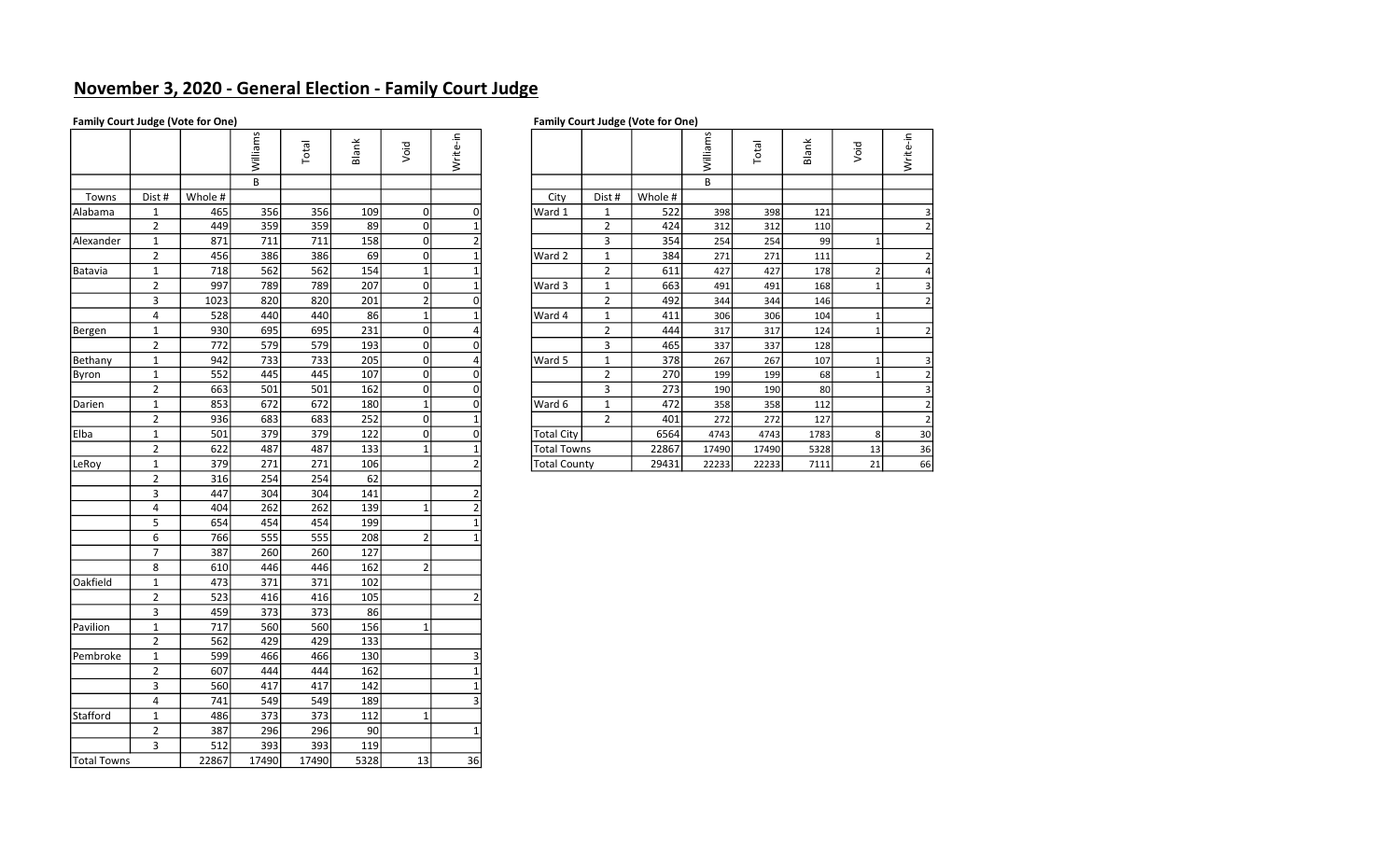# November 3, 2020 - General Election - Sheriff

| <b>Sheriff (Vote for One)</b> |                                  |            |            |            |              |                |          |            |                 |      |          |                     | Sheriff (Vote for One)  |         |          |              |            |                     |                |       |       |              |                |
|-------------------------------|----------------------------------|------------|------------|------------|--------------|----------------|----------|------------|-----------------|------|----------|---------------------|-------------------------|---------|----------|--------------|------------|---------------------|----------------|-------|-------|--------------|----------------|
|                               |                                  |            | Krzemien   | Sheron, Jr | Sheron, Jr   | ≒<br>Sheron,   | Krzemien | Total      | Blank           | Void | Write-in |                     |                         |         | Krzemien | 与<br>Sheron, | Sheron, Jr | $\equiv$<br>Sheron, | Krzemien       | Total | Blank | Void         | Write-in       |
|                               |                                  |            | A          | B          | $\mathsf{C}$ | G              |          |            |                 |      |          |                     |                         |         | Α        | B            | C          | G                   |                |       |       |              |                |
| Towns                         | Dist #                           | Whole #    |            |            |              |                |          |            |                 |      |          | City                | Dist #                  | Whole # |          |              |            |                     |                |       |       |              |                |
| Alabama                       | 1                                | 465        | 134        | 246        | 31           | -8             | 15       | 434        | 30              |      |          | Ward 1              | 1                       | 522     | 129      | 323          | 33         | 15                  | -51            | 505   | 17    |              |                |
|                               | $\overline{2}$                   | 449        | 89         | 275        | 44           | 8 <sup>1</sup> | 17       | 433        | 16              |      |          |                     | $\overline{2}$          | 424     | 126      | 241          | 17         | 9                   | 12             | 405   | 19    |              |                |
| Alexander                     | 1                                | 871        | 208        | 502        | 73           | 18             | 34       | 835        | 35              |      |          |                     | $\overline{3}$          | 354     | 115      | 195          | 16         | 6                   | $\overline{2}$ | 334   | 18    |              | $\mathbf{1}$   |
|                               | $\overline{2}$                   | 456        | 83         | 299        | 30           | 8              | 19       | 439        | 17              |      |          | Ward 2              | $\mathbf{1}$            | 384     | 124      | 204          | 30         | 9                   | 5              | 372   | 10    | $\mathbf{1}$ | $\mathbf{1}$   |
| Batavia                       | 1                                | 718        | 188        | 399        | 46           | 23             | 40       | 696        | 21              |      |          |                     | $\overline{2}$          | 611     | 177      | 334          | 34         | 17                  | 13             | 575   | 34    | $\mathbf{1}$ | $\mathbf{1}$   |
|                               | $\overline{2}$                   | 997        | 235        | 597        | 47           | 38             | 28       | 945        | 51              |      |          | Ward 3              | $\mathbf{1}$            | 663     | 181      | 373          | 41         | 33                  | 8              | 636   | 26    |              |                |
|                               | $\overline{3}$                   | 1023       | 208        | 636        | 86           | 35             | 23       | 988        | 31              |      |          |                     | $\overline{2}$          | 492     | 171      | 255          | 22         | 14                  | 8              | 470   | 20    |              | $\overline{2}$ |
|                               | $\overline{4}$                   | 528        | 99         | 339        | 34           | 20             | 11       | 503        | 21              |      |          | Ward 4              | $\mathbf{1}$            | 411     | 106      | 230          | 33         | 21                  | $\overline{7}$ | 397   | 13    |              |                |
| Bergen                        | 1                                | 930        | 237        | 532        | 74           | 19             | 16       | 878        | 50              |      |          |                     | $\overline{2}$          | 444     | 125      | 250          | 19         | 16                  | <b>7</b>       | 417   | 26    |              |                |
|                               | $\overline{2}$                   | 772        | 188        | 444        | 57           | 13             | 27       | 729        | 40              |      |          |                     | $\overline{3}$          | 465     | 143      | 247          | 33         | 10                  | 14             | 447   | 18    |              |                |
| Bethany                       | $\mathbf{1}$                     | 942        | 199        | 555        | 75           | 26             | 47       | 902        | 40              |      |          | Ward 5              | $\mathbf{1}$            | 378     | 123      | 184          | 24         | 18                  | 8              | 357   | 19    | $\mathbf{1}$ | $\mathbf{1}$   |
| Byron                         | $\mathbf{1}$                     | 552        | 107        | 334        | 45           | 13             | 14       | 513        | 39              |      |          |                     | $\overline{2}$          | 270     | 95       | 131          | 19         | 6                   | 8              | 259   | 10    |              |                |
|                               | $\overline{2}$                   | 663        | 165        | 391        | 39           | 13             | 24       | 632        | 30              |      |          |                     | $\overline{\mathbf{3}}$ | 273     | 88       | 141          | 13         | 10                  | $\overline{2}$ | 254   | 19    |              |                |
| Darien                        | $\mathbf{1}$                     | 853        | 237        | 441        | 78           | 10             | 52       | 818        | 33              |      |          | Ward 6              | $\mathbf{1}$            | 472     | 111      | 280          | 22         | 25                  | $6 \mid$       | 444   | 27    |              | $\mathbf{1}$   |
|                               | $\overline{2}$                   | 936        | 290        | 421        | 76           | 22             | 64       | 873        | 63              |      |          |                     | $\overline{2}$          | 401     | 135      | 195          | 30         | 8                   | 9              | 377   | 24    |              |                |
| Elba                          | $\mathbf{1}$                     | 501        | 97         | 317        | 31           |                | 13       | 467        | 33              |      |          | <b>Total City</b>   |                         | 6564    | 1949     | 3583         | 386        | 217                 | 114            | 6249  | 300   | 8            | $\overline{7}$ |
|                               | $\overline{2}$                   | 622        | 113        | 412        | 36           | 10             | 15       | 586        | 35              |      |          | <b>Total Towns</b>  |                         | 22867   | 5790     | 12858        | 1616       | 554                 | 865            | 21683 | 1146  | 21           | 17             |
| LeRoy                         | $\mathbf{1}$                     | 379        | 121        | 176        | 38           | 11             | 8        | 354        | 24              |      |          | <b>Total County</b> |                         | 29431   | 7739     | 16441        | 2002       | 771                 | 979            | 27932 | 1446  | 29           | 24             |
|                               | $\overline{2}$                   | 316        | 83         | 177        | 26           | 8              | 11       | 305        | 11              |      |          | <b>Grand Total</b>  |                         |         | 8718     | 19214        |            |                     |                |       |       |              |                |
|                               | $\overline{3}$                   | 447        | 133        | 225        | 26           | 20             | 11       | 415        | 32              |      |          |                     |                         |         |          |              |            |                     |                |       |       |              |                |
|                               | $\overline{4}$                   | 404        | 162        | 174        | 24           | 13             | او       | 382        | 22              |      |          |                     |                         |         |          |              |            |                     |                |       |       |              |                |
|                               | 5                                | 654        | 200        | 358        | 37           | 13             | 8        | 616        | 36              |      |          |                     |                         |         |          |              |            |                     |                |       |       |              |                |
|                               | 6                                | 766        | 191        | 435        | 58           | 18             | 12       | 714        | 49              |      |          |                     |                         |         |          |              |            |                     |                |       |       |              |                |
|                               | $\overline{7}$                   | 387        | 118        | 178        | 28           | 12             | 20       | 356        | 30              |      |          |                     |                         |         |          |              |            |                     |                |       |       |              |                |
|                               | 8                                | 610        | 187        | 326        | 40           | 12             | 20       | 585        | 24              |      |          |                     |                         |         |          |              |            |                     |                |       |       |              |                |
| Oakfield                      | $\mathbf{1}$                     | 473        | 99         | 298        | 33           | 10             | 13       | 453        | 20 <sup>1</sup> |      |          |                     |                         |         |          |              |            |                     |                |       |       |              |                |
|                               | $\overline{2}$                   | 523        | 97         | 322        | 47           | 16             | 16       | 498        | 25              |      |          |                     |                         |         |          |              |            |                     |                |       |       |              |                |
|                               | $\overline{3}$                   | 459        | 101        | 290        | 29           | 9              | 10       | 439        | 20 <sup>1</sup> |      |          |                     |                         |         |          |              |            |                     |                |       |       |              |                |
| Pavilion                      | 1                                | 717        | 151        | 439        | 44           | 15             | 25       | 674        | 42              |      |          |                     |                         |         |          |              |            |                     |                |       |       |              |                |
|                               | $\overline{2}$                   | 562        | 109        | 359        | 31           | $\vert$ 3      | 20       | 522        | 39              |      |          |                     |                         |         |          |              |            |                     |                |       |       |              |                |
| Pembroke                      | $\mathbf{1}$                     | 599<br>607 | 225        | 261        | 35           | 10             | 43       | 574        | 24              |      |          |                     |                         |         |          |              |            |                     |                |       |       |              |                |
|                               | $\overline{2}$<br>$\overline{3}$ | 560        | 231<br>176 | 231<br>266 | 35<br>34     | 14<br>12       | 72<br>36 | 583<br>524 | 22<br>36        |      |          |                     |                         |         |          |              |            |                     |                |       |       |              |                |
|                               |                                  |            |            |            |              |                |          |            |                 |      |          |                     |                         |         |          |              |            |                     |                |       |       |              |                |
|                               | $\overline{4}$<br>1              | 741<br>486 | 210        | 389<br>283 | 51<br>34     | 20             | 28       | 698<br>463 | 41<br>22        |      |          |                     |                         |         |          |              |            |                     |                |       |       |              |                |
| Stafford                      | $\overline{2}$                   | 387        | 114<br>89  | 224        | 26           | 18<br>11       | 14<br>15 | 365        | 22              |      |          |                     |                         |         |          |              |            |                     |                |       |       |              |                |
|                               | 3                                | 512        | 116        | 307        | 38           | 16             | 15       | 492        | 20              |      |          |                     |                         |         |          |              |            |                     |                |       |       |              |                |
| Total Towns                   |                                  | 22867      | 5790       | 12858      | 1616         | 554            | 865      | 21683      | 1146            | 21   | 17       |                     |                         |         |          |              |            |                     |                |       |       |              |                |
|                               |                                  |            |            |            |              |                |          |            |                 |      |          |                     |                         |         |          |              |            |                     |                |       |       |              |                |

|      |         | ധ<br>'ਜੋਂ | ⇁<br>$\circ$ |    | $\circ$ | hien<br>⊻       | otal | Blank           | Void | Φ<br>モ<br>3 |                   |                   |         | nien | -<br>$\circ$ |      | ⇁<br>$\circ$    | nien<br>⊻ | Total | Blank     | Void | Write-in |
|------|---------|-----------|--------------|----|---------|-----------------|------|-----------------|------|-------------|-------------------|-------------------|---------|------|--------------|------|-----------------|-----------|-------|-----------|------|----------|
|      |         |           | B            |    | G       |                 |      |                 |      |             |                   |                   |         |      | B            |      | G               |           |       |           |      |          |
| st # | Whole # |           |              |    |         |                 |      |                 |      |             | City              | Dist #            | Whole # |      |              |      |                 |           |       |           |      |          |
|      | 465     | 134       | 246          | 31 |         | 15              | 434  | 30              |      |             | Ward 1            |                   | 522     | 129  | 323          | 33   | 15              |           | 505   | 17        |      |          |
|      | 449     | 89        | 275          | 44 |         |                 | 433  | 16 <sup>1</sup> |      |             |                   | $\sim$            | 424     | 126  | 241          | 17   |                 |           | 405   | 19        |      |          |
|      | 871     | 208       | 502          | 73 | 18      | 34              | 835  | 35              |      |             |                   |                   | 354     | 115  | 195          | 16   |                 |           | 334   | 18        |      |          |
|      | 456     | 83        | 299          | 30 |         | 19              | 439  | 17              |      |             | Ward 2            |                   | 384     | 124  | 204          | 30   |                 |           | 372   | 10        |      |          |
|      | 718     | 188       | 399          | 46 | 23      | 40              | 696  | 21              |      |             |                   |                   | 611     | 177  | 334          | 34   | 17              |           | 575   | 34        |      |          |
|      | 997     | 235       | 597          | 47 | 38      | 28              | 945  | 51              |      |             | Ward 3            |                   | 663     | 181  | 373          | 41   | 33              |           | 636   | <b>26</b> |      |          |
|      | 1023    | 208       | 636          | 86 | 35      | 23              | 988  | 31              |      |             |                   |                   | 492     | 171  | 255          | 22   | 14              |           | 470   | 20        |      |          |
|      | 528     | 99        | 339          | 34 | 20      | 11              | 503  | 21              |      |             | Ward 4            |                   | 411     | 106  | 230          | 33   | 21              |           | 397   | 13        |      |          |
|      | 930     | 237       | 532          | 74 | 19      | 16              | 878  | 50              |      |             |                   |                   | 444     | 125  | 250          | 19   | 16              |           | 417   | 26        |      |          |
|      | 772     | 188       | 444          | 57 | 13      | 27              | 729  | 40              |      |             |                   |                   | 465     | 143  | 247          | 33   | 10 <sup>1</sup> |           | 447   | 18        |      |          |
|      | 942     | 199       | 555          | 75 | 26      | 47 l            | 902  | 40              |      |             | Ward 5            |                   | 378     | 123  | 184          | 24   | 18              |           | 357   | 19        |      |          |
|      | 552     | 107       | 334          | 45 | 13      | 14              | 513  | 39              |      |             |                   | $\mathbf{\Omega}$ | 270     | 95   | 131          | 19   |                 |           | 259   | 10        |      |          |
|      | 663     | 165       | 391          | 39 | 13      | 24              | 632  | 30 <sup>1</sup> |      |             |                   | $\mathbf{R}$      | 273     | 88   | 141          | 13   | 10              |           | 254   | 19        |      |          |
|      | 853     | 237       | 441          | 78 | 10      | 52              | 818  | 33              |      |             | Ward 6            |                   | 472     | 111  | 280          | 22   | 25              |           | 444   | 27        |      |          |
|      | 936     | 290       | 421          | 76 | 22      | 64              | 873  | 63              |      |             |                   |                   | 401     | 135  | 195          | 30   |                 |           | 377   | 24        |      |          |
|      | 501     | 97        | 317          | 31 |         | 13 <sup>1</sup> | 467  | 33              |      |             | <b>Total City</b> |                   | 6564    | 1949 | 3583         | 386  | 217             | 114       | 6249  | 300       |      |          |
|      | 622     | 113       | 412          | 36 | 10      | 15              | 586  | 35              |      |             | Total Towns       |                   | 22867   | 5790 | 12858        | 1616 | 554             | 865       | 21683 | 1146      | 21   |          |
|      | 379     | 121       | 176          | 38 | 11      | 8               | 354  | 24              |      |             | Total County      |                   | 29431   | 7739 | 16441        | 2002 | 771             | 979       | 27932 | 1446      | 29   | 24       |
|      | 316     | 83        | 177          | 26 |         | 11              | 305  | 11              |      |             | Grand Total       |                   |         | 8718 | 19214        |      |                 |           |       |           |      |          |
|      |         |           |              |    |         |                 |      |                 |      |             |                   |                   |         |      |              |      |                 |           |       |           |      |          |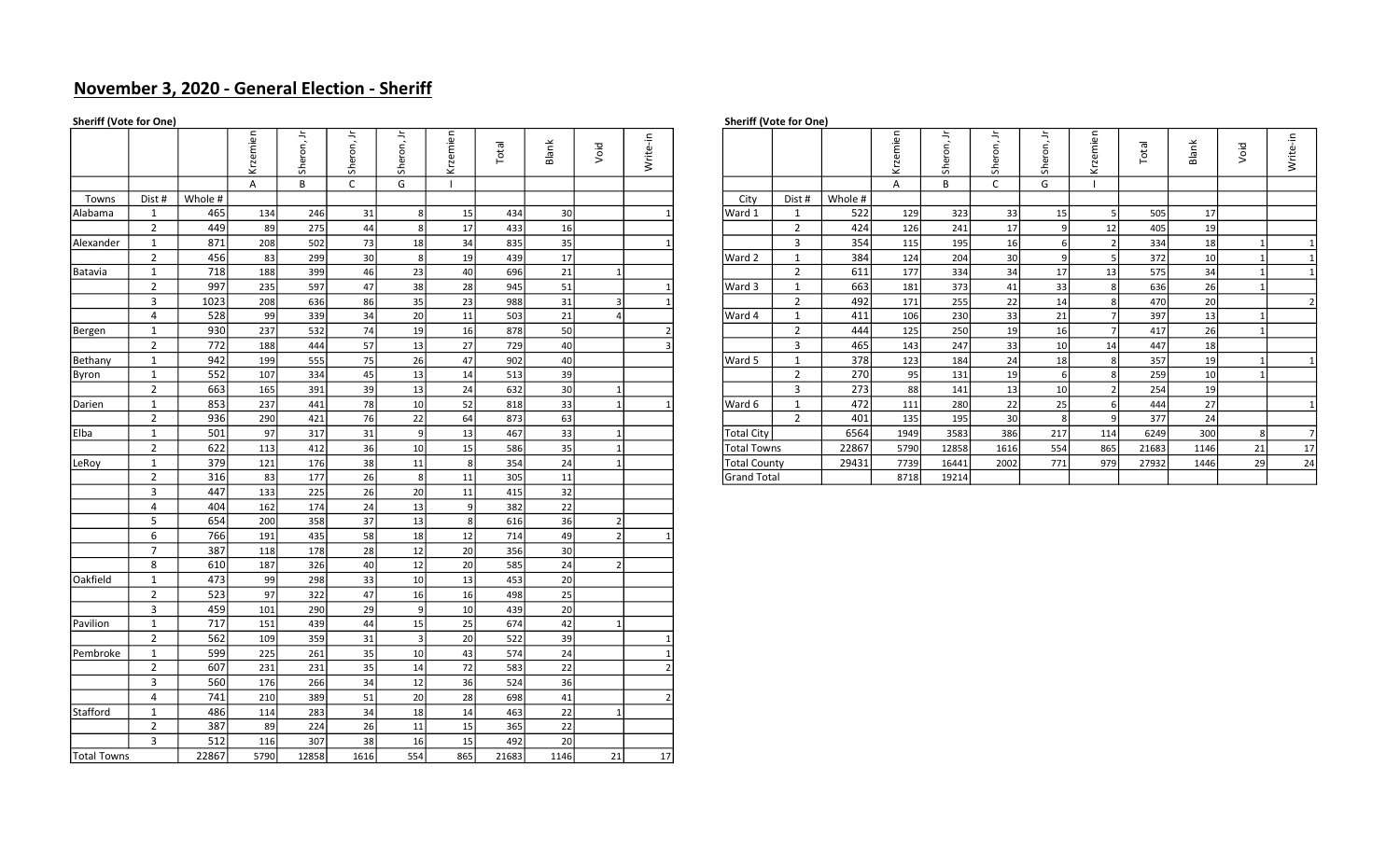# November 3, 2020 - General Election - County Treasurer

### County Treasurer (Vote for One) County Treasurer (Vote for One)

# B C G B C G Towns Dist # Whole # City Dist # Whole # Alabama | 1 | 465| 305| 37| 26| 368| 96| | 1| |Ward 1 | | 522| 334| 35| 39| 408| 111| | | 3 Alexander | 1 | 871| 613| 84| 40| 737| 129| | 5| | | 3 | 354| 227| 21| 25| 273| 79| 1| 1 Batavia | 1 | 718| 469| 69| 48| 586| 131| 1| | | | | 2 | 611| 356| 52| 45| 453| 154| 1| 3 Bergen | 1 | 930| 622| 86| 39| 747| 179| | | 4| | | | 2 | 444| 275| 28| 30| 333| 109| 1| 1 2 | 772| 514| 66| 36| 616| 155| | 1| | | 3 | 465| 274| 40| 35| 349| 116 Bethany | 1 | 942| 629| 94| 49| 772| 165| | | 5| |Ward 5 | 1 | 378| 206| 38| 37| 281| 95| 1| 1 Byron | 1 | 552| 371| 56| 39| 466| 86| | | | | | | 2 | 270| 164| 23| 27| 214| 53| 1| 2 Darien | 1 | 853| 567| 94| 53| 714| 135| 1| 3| |Ward 6 | 1 | 472| 288| 31| 48| 367| 104| | 1 Elba | 1 | 501| 341| 37| 19| 397| 100| | 4| |Total City| | 6564| 3951| 493| 523| 4967| 1562| 7| 28 LeRoy | 1 | 379| 221| 40| 30| 291| 87| | 1| |Total County | 29431| 19063| 2513| 1843| 23419| 5913| 19| 80 2 | 316| 209| 36| 22| 267| 49| | | | |Grand「otal | | | 23419 3 | 447| 253| 41| 32| 326| 120| | 1 4 | 404| 217| 30| 36| 283| 119| | 2 5 654 386 49 42 477 177 6 | 766| 489| 71| 42| 602| 160| 2| 1 7 387 214 37 30 281 106 8 | 610| 389| 51| 44| 484| 123| 2| 2| Oakfield | 1 | 473 | 334 | 36 | 22 | 392 | 80 | 1 | 1 2 | 523| 357| 49| 29| 435| 87| | 1 3 | 459| 331| 35| 25| 391| 68 Pavilion | 1 | 717| 487| 57| 39| 583| 133| 1 2 562 406 33 21 460 102 Pembroke | 1 | 599| 387| 46| 39| 472| 124| | 3 2 | 607| 366| 60| 40| 466| 141 3 | 560| 370| 37| 33| 440| 120 4 741 473 69 40 582 154 5 Stafford | 1 | 486 | 328 | 46 | 30 | 404 | 79 | 1 | 2 | 2 | 387| 249| 39| 22| 310| 76| | 1 3 512 340 51 33 424 88 Total Towns | 22867 15112 2020 1320 18452 4351 12 52

|     |         | ത<br>മ<br>O | σ<br>ω<br>ט | ma<br>৳<br>O | Total | Blank | Void | Write-in |                     |                |         | $\blacksquare$<br>ma<br>৳<br>O | Έq<br>$\overline{\mathbf{v}}$<br>יט | man<br>$\overline{\mathbf{v}}$<br>פ | Total | ănk<br>ä | Void | Write-in |
|-----|---------|-------------|-------------|--------------|-------|-------|------|----------|---------------------|----------------|---------|--------------------------------|-------------------------------------|-------------------------------------|-------|----------|------|----------|
|     |         | B           |             | G            |       |       |      |          |                     |                |         | B                              |                                     | G                                   |       |          |      |          |
| st# | Whole # |             |             |              |       |       |      |          | City                | Dist #         | Whole # |                                |                                     |                                     |       |          |      |          |
|     | 465     | 305         | 37          | 26           | 368   | -96 l |      |          | Ward 1              |                | 522     | 334                            | 35                                  | 39                                  | 408   | 111      |      |          |
|     | 449     | 310         | 51          | 23           | 384   | 64    |      |          |                     | $\overline{2}$ | 424     | 273                            | 25                                  | 28                                  | 326   | 96       |      |          |
|     | 871     | 613         | 84          | 40           | 737   | 129   |      |          |                     | 3              | 354     | 227                            | 21                                  | 25                                  | 273   | 79       |      |          |
|     | 456     | 345         | 36          | 16           | 397   | 58    |      |          | Ward 2              |                | 384     | 231                            | 32                                  | 25                                  | 288   | 94       |      |          |
|     | 718     | 469         | 69          | 48           | 586   | 131   |      |          |                     | $\overline{2}$ | 611     | 356                            | 52                                  | 45                                  | 453   | 154      |      |          |
|     | 997     | 675         | 62          | 68           | 805   | 192   |      |          | Ward 3              |                | 663     | 404                            | 50                                  | 53                                  | 507   | 151      |      |          |
|     | 1023    | 709         | 92          | 70           | 871   | 150   | 2    |          |                     | $\overline{2}$ | 492     | 298                            | 35                                  | 34                                  | 367   | 124      |      |          |
|     | 528     | 363         | 42          | 38           | 443   | 83    |      |          | Ward 4              |                | 411     | 246                            | 39                                  | 36                                  | 321   | 88       |      |          |
|     | 930     | 622         | 86          | 39           | 747   | 179   |      |          |                     | $\overline{2}$ | 444     | 275                            | 28                                  | 30                                  | 333   | 109      |      |          |
|     | 772     | 514         | 66          | 36           | 616   | 155   |      |          |                     | 3              | 465     | 274                            | 40                                  | 35                                  | 349   | 116      |      |          |
|     | 942     | 629         | 94          | 49           | 772   | 165   |      |          | Ward 5              |                | 378     | 206                            | 38                                  | 37                                  | 281   | 95       |      |          |
|     | 552     | 371         | 56          | 39           | 466   | 86    |      |          |                     | $\overline{2}$ | 270     | 164                            | 23                                  | 27                                  | 214   | 53       |      |          |
|     | 663     | 449         | 52          | 36           | 537   | 125   |      |          |                     | 3              | 273     | 154                            | 14                                  | 28                                  | 196   | 74       |      |          |
|     | 853     | 567         | 94          | 53           | 714   | 135   |      |          | Ward 6              |                | 472     | 288                            | 31                                  | 48                                  | 367   | 104      |      |          |
|     | 936     | 582         | 110         | 46           | 738   | 197   |      |          |                     | $\overline{2}$ | 401     | 221                            | 30                                  | 33                                  | 284   | 114      |      |          |
|     | 501     | 341         | 37          | 19           | 397   | 100   |      |          | <b>Total City</b>   |                | 6564    | 3951                           | 493                                 | 523                                 | 4967  | 1562     |      | 28       |
|     | 622     | 442         | 39          | 23           | 504   | 113   |      |          | <b>Total Towns</b>  |                | 22867   | 15112                          | 2020                                | 1320                                | 18452 | 4351     | 12   | 52       |
|     | 379     | 221         | 40          | 30           | 291   | 87    |      |          | <b>Total County</b> |                | 29431   | 19063                          | 2513                                | 1843                                | 23419 | 5913     | 19   | 80       |
|     | 316     | 209         | 36          | 22           | 267   | 49    |      |          | <b>Grand Total</b>  |                |         | 23419                          |                                     |                                     |       |          |      |          |
|     |         |             |             |              |       |       |      |          |                     |                |         |                                |                                     |                                     |       |          |      |          |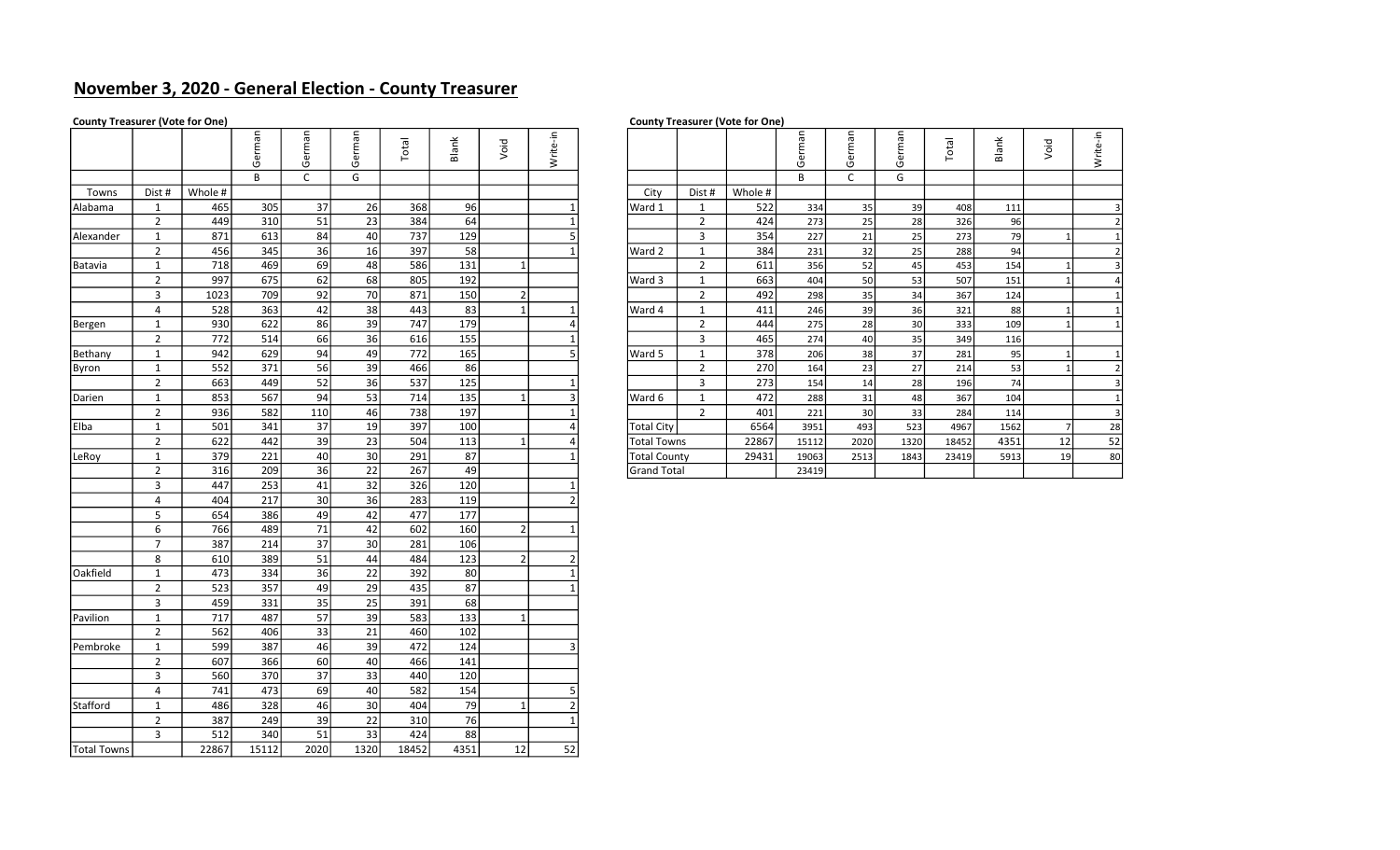# November 3, 2020 - General Election - County Coroner

### County Coroner (Vote for any Two) County Coroner (Vote for any Two)

| ,<br>------- |                |                  |       |                  |       |                   |                |                |                     |                |         |       |         |       |       |                |                |
|--------------|----------------|------------------|-------|------------------|-------|-------------------|----------------|----------------|---------------------|----------------|---------|-------|---------|-------|-------|----------------|----------------|
|              |                | X2               | lang  | Palumbo          | Total | Blank             | Void           | Write-in       |                     |                | X2      | lang  | Palumbo | Total | Blank | Void           | Write-in       |
|              |                |                  | B     | В                |       |                   |                |                |                     |                |         | В     | B       |       |       |                |                |
| Towns        | Dist #         | Whole #          |       |                  |       |                   |                |                | City                | Dist #         | Whole # |       |         |       |       |                |                |
| Alabama      | $\mathbf{1}$   | 465              | 355   | 314              | 669   | 261               | 0              | 0              | Ward 1              | $\mathbf{1}$   | 522     | 377   | 341     | 718   | 322   | 0              | 4              |
|              | $\overline{2}$ | 449              | 365   | 319              | 684   | 208               | 0              | 6              |                     | $\overline{2}$ | 424     | 304   | 266     | 570   | 273   | $\pmb{0}$      | 5              |
| Alexander    | $\mathbf{1}$   | 871              | 711   | 622              | 1333  | 406               | 0              | 3              |                     | 3              | 354     | 255   | 230     | 485   | 220   | $\mathbf{1}$   | $\overline{2}$ |
|              | $\overline{2}$ | 456              | 382   | 327              | 709   | 200               | $\overline{0}$ | 3              | Ward 2              | $\mathbf 1$    | 384     | 265   | 240     | 505   | 259   | $\pmb{0}$      | 4              |
| Batavia      | $\mathbf{1}$   | 718              | 569   | 469              | 1038  | 391               | $\mathbf{1}$   | $6 \mid$       |                     | $\mathbf 2$    | 611     | 423   | 371     | 794   | 423   | $\mathbf{1}$   | 4              |
|              | $\overline{2}$ | 997              | 762   | 673              | 1435  | 558               | 0              | 1              | Ward 3              | $\mathbf 1$    | 663     | 484   | 448     | 932   | 381   | $\mathbf{1}$   | 12             |
|              | 3              | 1023             | 810   | 724              | 1534  | 509               | 2              | $\mathbf{1}$   |                     | $\overline{2}$ | 492     | 342   | 305     | 647   | 333   | $\mathbf 0$    | $\overline{4}$ |
|              | $\overline{4}$ | 528              | 434   | 390              | 824   | 228               | $\overline{2}$ | $\overline{2}$ | Ward 4              | $\mathbf{1}$   | 411     | 307   | 266     | 573   | 247   | $\mathbf{1}$   | $\mathbf{1}$   |
| Bergen       | $\mathbf{1}$   | 930              | 709   | 654              | 1363  | 491               | 0              | 6              |                     | $\overline{2}$ | 444     | 313   | 276     | 589   | 295   | $\mathbf{1}$   | 3              |
|              | $\overline{2}$ | $\overline{772}$ | 590   | 535              | 1125  | 414               | $\mathbf{1}$   | 4              |                     | 3              | 465     | 328   | 293     | 621   | 308   | $\mathbf 0$    | 1              |
| Bethany      | $\mathbf{1}$   | 942              | 729   | 633              | 1362  | 514               | 0              | 8              | Ward 5              | $\mathbf 1$    | 378     | 267   | 237     | 504   | 251   | $\mathbf{1}$   | $\pmb{0}$      |
| Byron        | $\mathbf{1}$   | 552              | 442   | 388              | 830   | 274               | 0              | $\overline{0}$ |                     | $\mathbf 2$    | 270     | 201   | 180     | 381   | 154   | $\mathbf{1}$   | $\overline{4}$ |
|              | $\overline{2}$ | 663              | 514   | 464              | 978   | 346               | 0              | $\overline{2}$ |                     | $\mathbf{3}$   | 273     | 182   | 164     | 346   | 198   | $\mathbf 0$    | $\overline{2}$ |
| Darien       | $\mathbf{1}$   | 853              | 673   | 596              | 1269  | 435               | $\overline{2}$ | $\overline{0}$ | Ward 6              | $\mathbf{1}$   | 472     | 341   | 287     | 628   | 312   | $\mathbf 0$    | $\overline{4}$ |
|              | $\overline{2}$ | 936              | 705   | 599              | 1304  | 565               | $\overline{0}$ | 3              |                     | $\overline{2}$ | 401     | 275   | 243     | 518   | 281   | $\mathbf 0$    | 3              |
| Elba         | $\mathbf{1}$   | 501              | 384   | 344              | 728   | 273               | 0l             | $\mathbf{1}$   | <b>Total City</b>   |                | 6564    | 4664  | 4147    | 8811  | 4257  | $\overline{7}$ | 53             |
|              | $\overline{2}$ | 622              | 480   | 418              | 898   | 343               | 1              | $\overline{2}$ | <b>Total Towns</b>  |                | 22867   | 17591 | 15474   | 33065 | 12565 | 17             | 87             |
| LeRoy        | $\mathbf{1}$   | 379              | 274   | 243              | 517   | 238               |                | 3              | <b>Total County</b> |                | 29431   | 22255 | 19621   | 41876 | 16822 | 24             | 140            |
|              | $\overline{2}$ | 316              | 258   | $\overline{217}$ | 475   | $\frac{157}{157}$ |                |                |                     |                |         |       |         |       |       |                |                |
|              | $\overline{3}$ | 447              | 309   | 272              | 581   | 310               |                | 3              |                     |                |         |       |         |       |       |                |                |
|              | $\overline{4}$ | 404              | 267   | 228              | 495   | 310               |                | 3              |                     |                |         |       |         |       |       |                |                |
|              | 5              | 654              | 440   | 393              | 833   | 475               |                |                |                     |                |         |       |         |       |       |                |                |
|              | 6              | 766              | 555   | 496              | 1051  | 476               | $\overline{3}$ |                |                     |                |         |       |         |       |       |                |                |
|              | $\overline{7}$ | 387              | 260   | 231              | 491   | 283               |                |                |                     |                |         |       |         |       |       |                |                |
|              | 8              | 610              | 461   | 413              | 874   | 343               | 3              | $\mathcal{P}$  |                     |                |         |       |         |       |       |                |                |
| Oakfield     | $\mathbf{1}$   | 473              | 368   | 314              | 682   | 260               |                | $\Delta$       |                     |                |         |       |         |       |       |                |                |
|              | $\overline{2}$ | 523              | 405   | 367              | 772   | 273               |                | $\mathbf{1}$   |                     |                |         |       |         |       |       |                |                |
|              | 3              | 459              | 366   | 332              | 698   | 217               |                | 3              |                     |                |         |       |         |       |       |                |                |
| Pavilion     | $\mathbf{1}$   | 717              | 565   | 509              | 1074  | 359               | 1              |                |                     |                |         |       |         |       |       |                |                |
|              | $\overline{2}$ | 562              | 442   | 395              | 837   | 287               |                |                |                     |                |         |       |         |       |       |                |                |
| Pembroke     | $\mathbf 1$    | 599              | 461   | 395              | 856   | 339               |                | 3              |                     |                |         |       |         |       |       |                |                |
|              | $\overline{2}$ | 607              | 473   | 396              | 869   | 345               |                |                |                     |                |         |       |         |       |       |                |                |
|              | 3              | 560              | 432   | 362              | 794   | 322               |                | 4              |                     |                |         |       |         |       |       |                |                |
|              | $\overline{4}$ | 741              | 572   | 495              | 1067  | 407               |                | 8              |                     |                |         |       |         |       |       |                |                |
| Stafford     | $\mathbf{1}$   | 486              | 370   | 333              | 703   | 268               | 1              |                |                     |                |         |       |         |       |       |                |                |
|              | $\overline{2}$ | 387              | 302   | 264              | 566   | 206               |                | $\mathcal{P}$  |                     |                |         |       |         |       |       |                |                |
|              | $\overline{3}$ | 512              | 397   | 350              | 747   | 274               |                | $\overline{3}$ |                     |                |         |       |         |       |       |                |                |
| Total Towns  |                | 22867            | 17591 | 15474            | 33065 | 12565             | 17             | 87             |                     |                |         |       |         |       |       |                |                |

|      | X <sub>2</sub> | Pue           | $\circ$<br>alumb<br>௳ | otal        | Blank   | Void | Write-in |                     |                | X <sub>2</sub> | Puen  | alumbo<br>ő. | Total | Blank | öio<br>$\geq$ | ۽.<br>Write- |
|------|----------------|---------------|-----------------------|-------------|---------|------|----------|---------------------|----------------|----------------|-------|--------------|-------|-------|---------------|--------------|
|      |                | B             | В                     |             |         |      |          |                     |                |                | B     | В            |       |       |               |              |
| st # | Whole #        |               |                       |             |         |      |          | City                | Dist #         | Whole #        |       |              |       |       |               |              |
|      | 465            | 355           | 314                   | 669         | 261     |      |          | Ward 1              | 1              | 522            | 377   | 341          | 718   | 322   | $\Omega$      |              |
|      | 449            | 365           | 319                   | 684         | 208     |      |          |                     | $\overline{2}$ | 424            | 304   | 266          | 570   | 273   |               |              |
|      | 871            | 711           | 622                   | 1333        | 406     | 0    |          |                     | 3              | 354            | 255   | 230          | 485   | 220   |               |              |
|      | 456            | 382           | 327                   | 709         | 200     |      |          | Ward 2              | 1              | 384            | 265   | 240          | 505   | 259   |               |              |
|      | 718            | 569           | 469                   | 1038        | 391     |      |          |                     | $\overline{2}$ | 611            | 423   | 371          | 794   | 423   |               |              |
|      | 997            | 762           | 673                   | 1435        | 558     |      |          | Ward 3              | $\mathbf{1}$   | 663            | 484   | 448          | 932   | 381   |               | 12           |
|      | 1023           | 810           | 724                   | 1534        | 509     |      |          |                     | $\overline{2}$ | 492            | 342   | 305          | 647   | 333   |               |              |
|      | 528            | 434           | 390                   | 824         | 228     |      |          | Ward 4              | 1              | 411            | 307   | 266          | 573   | 247   |               |              |
|      | 930            | 709           | 654                   | 1363        | 491     |      |          |                     | $\overline{2}$ | 444            | 313   | 276          | 589   | 295   |               |              |
|      | 772            | 590           | 535                   | 1125        | 414     |      |          |                     | 3              | 465            | 328   | 293          | 621   | 308   |               |              |
|      | 942            | 729           | 633                   | 1362        | 514     |      |          | Ward 5              | $\mathbf{1}$   | 378            | 267   | 237          | 504   | 251   |               |              |
|      | 552            | 442           | 388                   | 830         | 274     | 01   |          |                     | $\overline{2}$ | 270            | 201   | 180          | 381   | 154   |               |              |
|      | 663            | 514           | 464                   | 978         | 346     | 0    |          |                     | 3              | 273            | 182   | 164          | 346   | 198   |               |              |
|      | 853            | 673           | 596                   | 1269        | 435     |      |          | Ward 6              | 1              | 472            | 341   | 287          | 628   | 312   |               |              |
|      | 936            | 705           | 599                   | 1304        | 565     |      |          |                     | $\overline{2}$ | 401            | 275   | 243          | 518   | 281   |               |              |
|      | 501            | 384           | 344                   | 728         | 273     |      |          | <b>Total City</b>   |                | 6564           | 4664  | 4147         | 8811  | 4257  |               | 53           |
|      | 622            | 480           | 418                   | 898         | 343     |      |          | <b>Total Towns</b>  |                | 22867          | 17591 | 15474        | 33065 | 12565 | 17            | 87           |
|      | 379            | 274           | 243                   | 517         | 238     |      |          | <b>Total County</b> |                | 29431          | 22255 | 19621        | 41876 | 16822 | 24            | 140          |
|      | $\sim$ $\sim$  | $\sim$ $\sim$ | $\sim$ $-$            | $\sim$ $ -$ | $- - -$ |      |          |                     |                |                |       |              |       |       |               |              |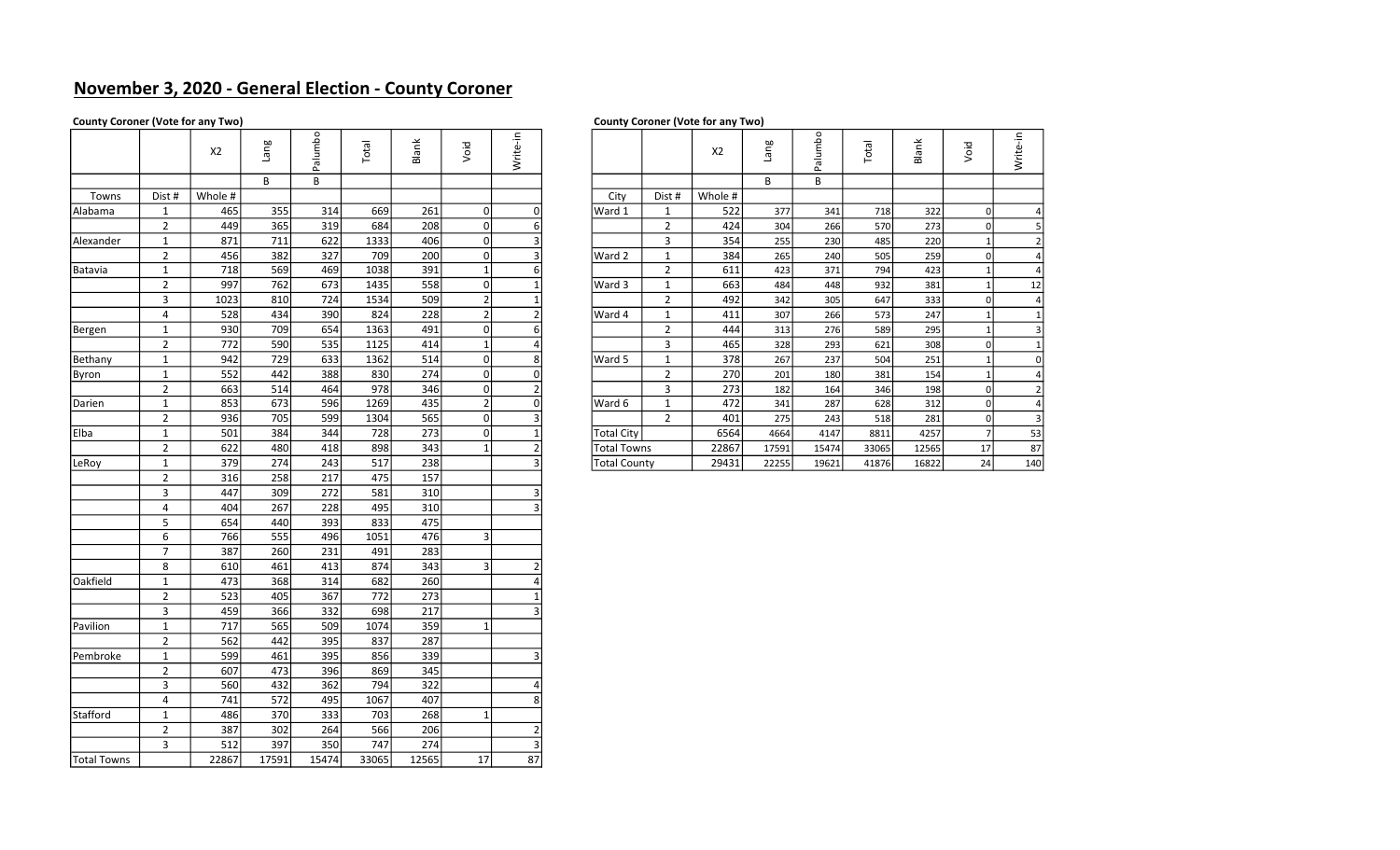# November 3, 2020 - General Election - City/Towns

### City of Batavia Councilman at Large - Unexpired Term (Vote for One)

|  | County Legislator Dist 1 - Alabama & Oakfield - Unexpired Term (Vote for One) |  |
|--|-------------------------------------------------------------------------------|--|
|--|-------------------------------------------------------------------------------|--|

|                    |                |         | DiSalvo | Karas | Karas           | Total | Blank | Void | Write-in     |          |                |         | Klotzbach | Total | Blank | Void           | Write-in       |
|--------------------|----------------|---------|---------|-------|-----------------|-------|-------|------|--------------|----------|----------------|---------|-----------|-------|-------|----------------|----------------|
|                    |                |         | A       | В     | C               |       |       |      |              |          |                |         | B         |       |       |                |                |
| City               | Dist #         | Whole # |         |       |                 |       |       |      |              | Town     | Dist #         | Whole # |           |       |       |                |                |
| Ward 1             | 1              | 522     | 204     | 249   | 26              | 479   | 41    | 0    |              | Alabama  | 1              | 465     | 354       | 354   | 110   | 0              |                |
|                    | $\overline{2}$ | 424     | 188     | 190   | 20 <sup>1</sup> | 398   | 26    |      |              |          | 2              | 449     | 360       | 360   | 85    | 0l             | 4              |
|                    | 3              | 354     | 141     | 169   | 14              | 324   | 29    |      |              | Oakfield | $\mathbf{1}$   | 473     | 373       | 373   | 100   | 01             | 0              |
| Ward 2             | 1              | 384     | 166     | 169   | 21              | 356   | 27    |      |              |          | $\overline{2}$ | 523     | 417       | 417   | 104   | $\overline{0}$ | $\overline{2}$ |
|                    | $\overline{2}$ | 611     | 279     | 250   | 28              | 557   | 52    |      |              |          | 3              | 459     | 370       | 370   | 89    | 0              | 0              |
| Ward 3             | 1              | 663     | 297     | 281   | 35              | 613   | 48    |      |              | Total    |                | 2369    | 1874      | 1874  | 488   | οI             | $\overline{7}$ |
|                    | $\overline{2}$ | 492     | 224     | 209   | 20              | 453   | 36    |      |              |          |                |         |           |       |       |                |                |
| Ward 4             | 1              | 411     | 173     | 185   | 29              | 387   | 23    |      | $\mathbf{0}$ |          |                |         |           |       |       |                |                |
|                    | $\overline{2}$ | 444     | 206     | 181   | 18              | 405   | 38    |      |              |          |                |         |           |       |       |                |                |
|                    | 3              | 465     | 180     | 214   | 28              | 422   | 43    | U    | 0            |          |                |         |           |       |       |                |                |
| Ward 5             | 1              | 378     | 176     | 152   | 19              | 347   | 30    |      |              |          |                |         |           |       |       |                |                |
|                    | $\overline{2}$ | 270     | 123     | 120   | 12              | 255   | 14    |      |              |          |                |         |           |       |       |                |                |
|                    | 3              | 273     | 128     | 105   | 10 <sup>1</sup> | 243   | 30    | 0    |              |          |                |         |           |       |       |                |                |
| Ward 6             | 1              | 472     | 199     | 215   | 18              | 432   | 39    | ΩI   |              |          |                |         |           |       |       |                |                |
|                    | $\overline{2}$ | 401     | 175     | 166   | 21              | 362   | 39    |      |              |          |                |         |           |       |       |                |                |
| <b>Total City</b>  |                | 6564    | 2859    | 2855  | 319             | 6033  | 515   | 9    |              |          |                |         |           |       |       |                |                |
| <b>Grand Total</b> |                |         | 2859    | 3174  |                 |       |       |      |              |          |                |         |           |       |       |                |                |
|                    |                |         |         |       |                 |       |       |      |              |          |                |         |           |       |       |                |                |

|         | $\sim$           |                 |                               |                    |   |  | . .      |        |         |        |          |                                    |    |    |
|---------|------------------|-----------------|-------------------------------|--------------------|---|--|----------|--------|---------|--------|----------|------------------------------------|----|----|
| $\circ$ | ∽<br>$\check{ }$ | $\mathbf{v}$    | $\overline{\sigma}$<br>ى<br>c | ≚<br>$\sigma$<br>ᅙ | ಕ |  |          |        |         | ∸<br>≂ | $\sigma$ | $\overline{\phantom{a}}$<br>ā<br>ᄒ | ਠ  | O. |
|         |                  |                 |                               |                    |   |  |          |        |         |        |          |                                    |    |    |
|         |                  |                 |                               |                    |   |  | Town     | Dist # | Whole # |        |          |                                    |    |    |
| 204     | 249              | 26              | 479                           |                    |   |  | Alabama  |        | 465     | 354    | 354      | 110                                |    |    |
| 188     | 190              | 20              | 398                           | 26                 |   |  |          |        | 449     | 360    | 360      | 85                                 |    |    |
| 141     | 169              | 14 <sub>1</sub> | 324                           | 29                 |   |  | Oakfield |        | 473     | 373    | 373      | 100                                |    |    |
| 166     | 169              | 21              | 356                           | $\mathcal{L}$      |   |  |          |        | 523     | 417    | 417      | 104                                |    |    |
| 279     | 250              | 28              | 557                           | 52                 |   |  |          |        | 459     | 370    | 370      | 89                                 |    |    |
| 297     | 281              | 35              | 613                           | 48                 |   |  | Total    |        | 2369    | 1874   | 1874     | 488                                | 01 |    |

### Town of Alabama Town Council- Unexpired Term (Vote for One)

|                    |        |         | $\circ$      | /eazey | ⊢  | otal<br>⊢ | Ť<br>Bla | 흐<br>ō | .은 |
|--------------------|--------|---------|--------------|--------|----|-----------|----------|--------|----|
|                    |        |         | $\mathsf{A}$ | B      | G  |           |          |        |    |
| Town               | Dist # | Whole # |              |        |    |           |          |        |    |
| Alabama            |        | 465     | 162          | 233    | 36 | 431       | 34       |        |    |
|                    | ∽      | 449     | 127          | 269    | 29 | 425       | 24       |        |    |
| Total              |        | 914     | 289          | 502    | 65 | 856       | 58       |        |    |
| <b>Grand Total</b> |        |         | 354          | 502    |    |           |          |        |    |

### Town of Alexander Town Clerk - Unexpired Term (Vote for One) Town of Alexander Town Council - Unexpired Term (Vote for One)

|           |        |         | ᠊᠇<br>._<br>− |      | $\overline{\phantom{a}}$<br>$\bf{m}$ | $\overline{\phantom{a}}$ |           |        |         |      | -    | മ                |  |
|-----------|--------|---------|---------------|------|--------------------------------------|--------------------------|-----------|--------|---------|------|------|------------------|--|
|           |        |         |               |      |                                      |                          |           |        |         |      |      |                  |  |
| Town      | Dist # | Whole # |               |      |                                      |                          | Town      | Dist # | Whole # |      |      |                  |  |
| Alexander |        | 871     | 699           | 699  | 161                                  |                          | Alexander |        | 871     | 738  | 738  | 128 <sub>1</sub> |  |
|           |        | 456     | 372           | 372  | 78 I                                 |                          |           |        | 456     | 393  | 393  | 60               |  |
| Total     |        | 1327    | 1071          | 1071 | 239                                  |                          | Total     |        | 1327    | 1131 | 1131 | 188              |  |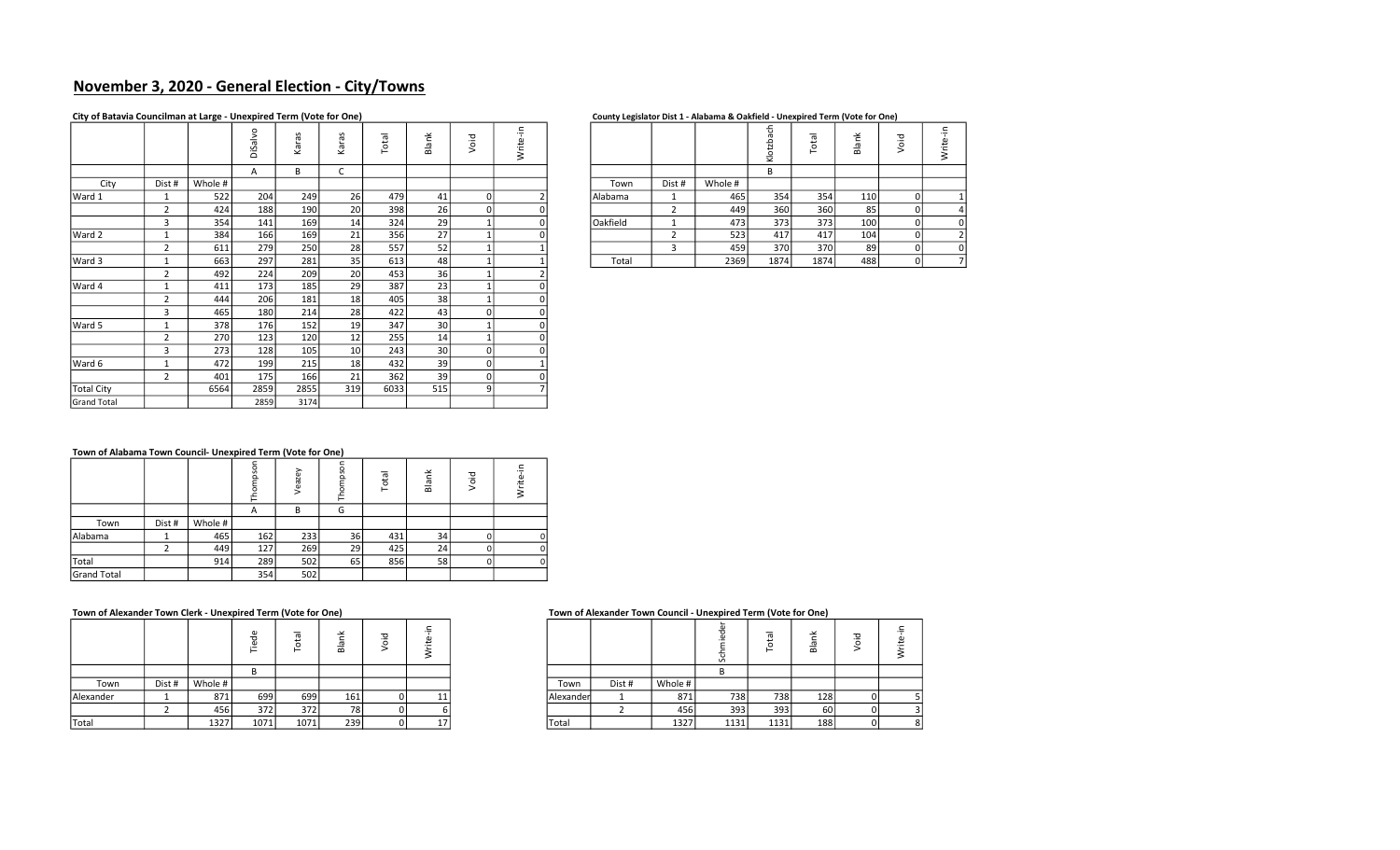### Town of Batavia Town Justice (Vote for One) Town of Bergen Town Justice (Vote for One) Town of Bergen Town Justice (Vote for One) Town of Byron Town Justice (Vote for One)

|         |        |         |      | $\overline{\sigma}$<br>ىد<br>⊢ | ≃   | ರ | -<br>∼ |        |        |         | 空<br>$\sim$ | -<br>⊢ | $\check{}$<br>B | $\overline{\phantom{a}}$ |  |              |        |         |     |
|---------|--------|---------|------|--------------------------------|-----|---|--------|--------|--------|---------|-------------|--------|-----------------|--------------------------|--|--------------|--------|---------|-----|
|         |        |         |      |                                |     |   |        |        |        |         |             |        |                 |                          |  |              |        |         |     |
| Town    | Dist # | Whole # |      |                                |     |   |        | Town   | Dist # | Whole # |             |        |                 |                          |  | Town         | Dist # | Whole # |     |
| Batavia |        | 718     | 559  | 559                            | 158 |   |        | Bergen |        | 930     | 745         | 745    | 181             |                          |  | <b>Byron</b> |        | 552     | 409 |
|         |        | 9971    | 762  | 762                            | 235 |   |        |        |        | 772     | 609         | 609    | 160             |                          |  |              |        | 663     | 479 |
|         |        | 1023    | 816  | 816                            | 205 |   |        | Total  |        | 1702    | 1354        | 1354   | 341             |                          |  | Total        |        | 1215    | 888 |
|         |        | 528     | 432  | 432                            | 94  |   |        |        |        |         |             |        |                 |                          |  | Grand Total  |        |         | 967 |
| Total   |        | 3266    | 2569 | 2569                           | 692 |   |        |        |        |         |             |        |                 |                          |  |              |        |         |     |

|      |        |         | ட   | -   | $\ddot{\phantom{1}}$<br>$\mathbf{m}$ | ._ |              |          |         | <u>iv</u><br>Ŵ, |      | œ   |  |              |        |         | S     | $\sim$ |
|------|--------|---------|-----|-----|--------------------------------------|----|--------------|----------|---------|-----------------|------|-----|--|--------------|--------|---------|-------|--------|
|      |        |         |     |     |                                      |    |              |          |         |                 |      |     |  |              |        |         |       |        |
| Town | Dist # | Whole # |     |     |                                      |    | Town         | Dist #   | Whole # |                 |      |     |  | Town         | Dist # | Whole # |       |        |
|      |        | 718     | 559 | 559 | 158                                  |    | Bergen       | <b>.</b> | 930     | 745             | 745  | 181 |  | Byron        |        | 552     | ا 409 |        |
|      |        | 997     | 762 | 762 | 235                                  |    |              |          | 772     | 609             | 609  | 160 |  |              |        | 663     | 479   |        |
|      |        | 1023    | 816 | 816 | 205                                  |    | <b>Total</b> |          | 1702    | 1354            | 1354 | 341 |  | <b>Total</b> |        | 1215    | 888   |        |
|      |        |         |     |     |                                      |    |              |          |         |                 |      |     |  |              |        |         |       |        |

|         |        |         |     |     |     |  |        |       |         |           |      |     |  |             |        |         | ≛<br>ှ         | ᅩ<br>._ | $\cdots$ |     |  |
|---------|--------|---------|-----|-----|-----|--|--------|-------|---------|-----------|------|-----|--|-------------|--------|---------|----------------|---------|----------|-----|--|
|         |        |         |     |     |     |  |        |       |         |           |      |     |  |             |        |         |                |         |          |     |  |
| Town    | Dist # | Whole # |     |     |     |  | Town   | Dist# | Whole # |           |      |     |  | Town        | Dist # | Whole # |                |         |          |     |  |
| Batavia |        | 718     | 559 | 559 | 158 |  | Bergen |       | 930     | 745       | 745  | 181 |  | Byron       |        | 552     | 409            | 39      | 448      | 104 |  |
|         |        | 997     | 762 | 762 | 235 |  |        |       | 7721    | $C\cap C$ | 609  | 160 |  |             |        | 663     | 479            | 40 l    | 519      | 142 |  |
|         |        | 1023    | 816 | 816 | 205 |  | Total  |       | 1702    | 1354      | 1354 | 341 |  | 'Total      |        | 1215    | 888            | 79 l    | 967      | 246 |  |
|         |        | 528     | 432 | 432 | 94  |  |        |       |         |           |      |     |  | Grand Total |        |         | Q <sub>6</sub> |         |          |     |  |

|        |        |         | ä<br>᠊ᡣᠦ<br>$\mathbf{N}$ | 편<br>$\circ$<br>ー | ⊻<br>Вlа | ᢦ<br>ō | ₽ |        |        |         | C<br>e. |
|--------|--------|---------|--------------------------|-------------------|----------|--------|---|--------|--------|---------|---------|
|        |        |         |                          |                   |          |        |   |        |        |         | B       |
| Town   | Dist # | Whole # |                          |                   |          |        |   | Town   | Dist # | Whole # |         |
| Bergen |        | 501     | 398                      | 398               | 102      |        |   | Bergen |        | 501     |         |
|        |        | 622     | 497                      | 497               | 123      |        |   |        |        | 622     |         |
| Total  |        | 1123    | 895                      | 895               | 225      |        |   | Total  |        | 1123    |         |

### Town of Elba Town Justice (Vote for One) Town of Elba Town Ouncil - Unexpired Term (Vote for One)

|        |        |         |     | -   | ≃   | ᢦ |  |        |        |         | ັບ<br>=<br>hn | -   | $\overline{\phantom{a}}$<br>$\bf{m}$ |  |
|--------|--------|---------|-----|-----|-----|---|--|--------|--------|---------|---------------|-----|--------------------------------------|--|
|        |        |         |     |     |     |   |  |        |        |         |               |     |                                      |  |
| Town   | Dist # | Whole # |     |     |     |   |  | Town   | Dist # | Whole # |               |     |                                      |  |
| Bergen |        | 501     | 398 | 398 | 102 |   |  | Bergen |        | 501     | 388           | 388 | 112                                  |  |
|        |        | 622     | 497 | 497 | 123 |   |  |        |        | 622     | 494           | 494 | 124                                  |  |
| Total  |        | 1123    | 895 | 895 | 225 |   |  | Total  |        | 1123    | 882           | 882 | 236                                  |  |